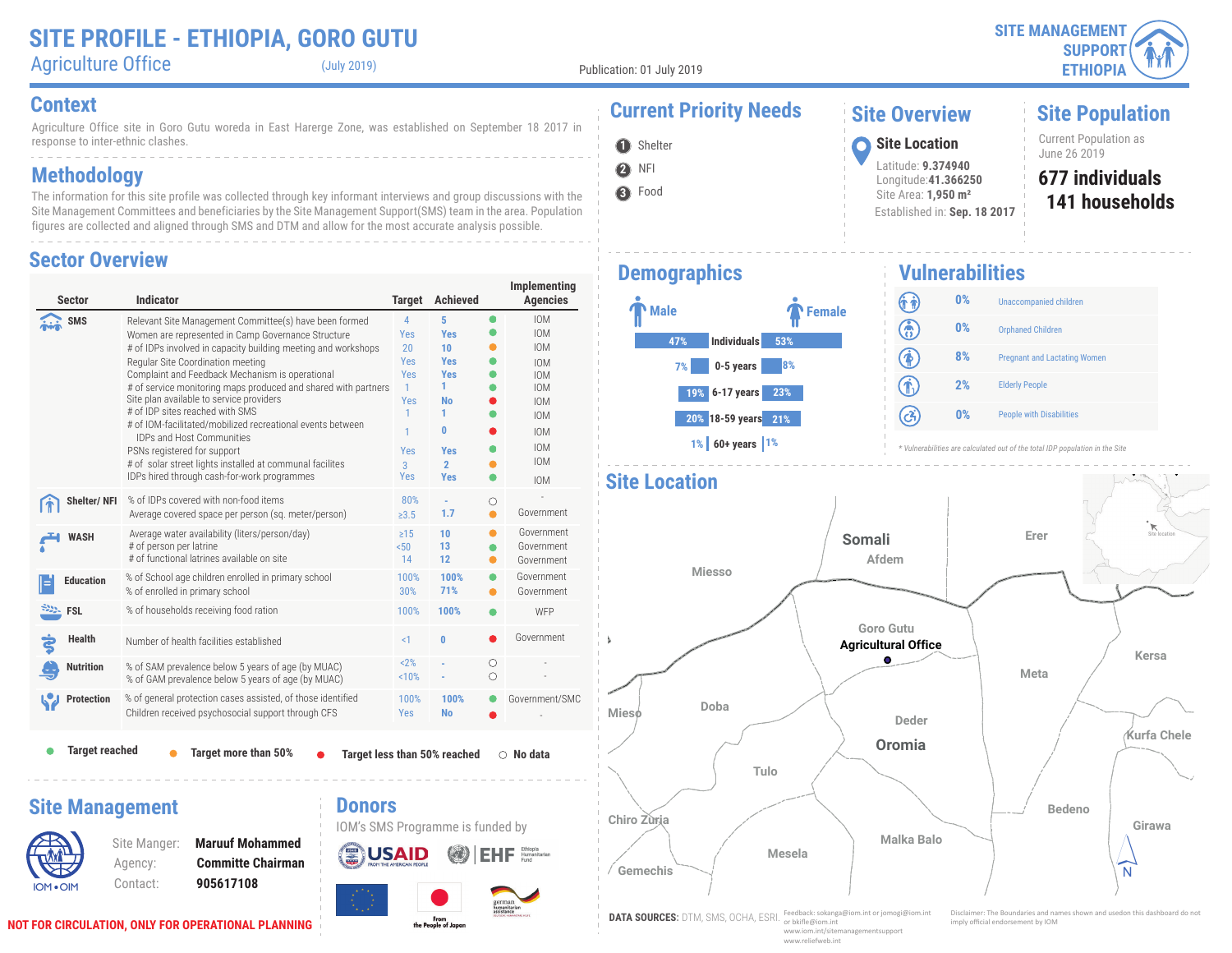Woreda Adminstration Office (July 2019)

Publication: 01 July 2019

**O** Shelter

**3** Fire wood

Woreda Adminstaration office site in Deder woreda in East Harerge Zone, was established on September 18 2017 in response to inter-ethnic clashes.

### **Methodology**

The information for this site profile was collected through key informant interviews and group discussions with the Site Management Committees and beneficiaries by the Site Management Support(SMS) team in the area. Population figures are collected and aligned through SMS and DTM and allow for the most accurate analysis possible.

#### **Sector Overview**

| <b>Sector</b>          | <b>Indicator</b>                                                                                                                                                                                                                                                                                                                                                                                                                                                                                                                                                                                                                                                   | <b>Target</b>                                                                                      | <b>Achieved</b>                                                                                                             |                 | Implementing<br><b>Agencies</b>                                                                                                                                      |  |
|------------------------|--------------------------------------------------------------------------------------------------------------------------------------------------------------------------------------------------------------------------------------------------------------------------------------------------------------------------------------------------------------------------------------------------------------------------------------------------------------------------------------------------------------------------------------------------------------------------------------------------------------------------------------------------------------------|----------------------------------------------------------------------------------------------------|-----------------------------------------------------------------------------------------------------------------------------|-----------------|----------------------------------------------------------------------------------------------------------------------------------------------------------------------|--|
| <b>SMS</b>             | Relevant Site Management Committee(s) have been formed<br>Women are represented in Camp Governance Structure<br># of IDPs involved in capacity building meeting and workshops<br>Regular Site Coordination meeting<br>Complaint and Feedback Mechanism is operational<br># of service monitoring maps produced and shared with partners<br>Site plan available to service providers<br># of IDP sites reached with SMS<br># of IOM-facilitated/mobilized recreational events between<br><b>IDPs and Host Communities</b><br>PSNs registered for support<br># of solar street lights installed at communal facilites<br>IDPs hired through cash-for-work programmes | 4<br>Yes<br>20<br>Yes<br>Yes<br>$\mathbf{1}$<br>Yes<br>$\mathbf{1}$<br>1<br>Yes<br>3<br><b>Yes</b> | 5<br><b>Yes</b><br>12<br><b>Yes</b><br><b>Yes</b><br>1<br><b>No</b><br>1<br>0<br><b>Yes</b><br>$\overline{3}$<br><b>Yes</b> | $\bullet$       | <b>IOM</b><br><b>IOM</b><br><b>IOM</b><br><b>IOM</b><br><b>IOM</b><br><b>IOM</b><br><b>IOM</b><br><b>IOM</b><br><b>IOM</b><br><b>IOM</b><br><b>IOM</b><br><b>IOM</b> |  |
| <b>Shelter/NFI</b>     | % of IDPs covered with non-food items<br>Average covered cpace per person (sq. meter/person)                                                                                                                                                                                                                                                                                                                                                                                                                                                                                                                                                                       | 80%<br>$\ge 3.5$                                                                                   | 100%<br>1.12                                                                                                                |                 | <b>IOM</b><br>Government, IOM                                                                                                                                        |  |
| <b>WASH</b>            | Average water availability (liters/person/day)<br># of person per latrine<br># of functional latrines available on site                                                                                                                                                                                                                                                                                                                                                                                                                                                                                                                                            | $\geq$ 15<br>50 <sub>0</sub><br>18                                                                 | 8.6<br>44<br>20                                                                                                             |                 | Government<br><b>IOM</b><br><b>IOM</b>                                                                                                                               |  |
| <b>Education</b>       | % of School age children enrolled in primary school<br>% of enrolled in primary school                                                                                                                                                                                                                                                                                                                                                                                                                                                                                                                                                                             | 100%<br>30%                                                                                        | 66<br>55                                                                                                                    |                 | Government<br>Government                                                                                                                                             |  |
| <b>FSL</b>             | % of households receiving food ration                                                                                                                                                                                                                                                                                                                                                                                                                                                                                                                                                                                                                              | 100%                                                                                               | 100%                                                                                                                        |                 | WFP                                                                                                                                                                  |  |
| <b>Health</b>          | $\leq$ 1<br>$\bf{0}$<br>Number of health facilities established                                                                                                                                                                                                                                                                                                                                                                                                                                                                                                                                                                                                    |                                                                                                    |                                                                                                                             |                 |                                                                                                                                                                      |  |
| <b>Nutrition</b>       | % of SAM prevalence below 5 years of age (by MUAC)<br>% of GAM prevalence below 5 years of age (by MUAC)                                                                                                                                                                                                                                                                                                                                                                                                                                                                                                                                                           | 2%<br>10%                                                                                          |                                                                                                                             | Ω<br>$\bigcirc$ |                                                                                                                                                                      |  |
| <b>Protection</b>      | % of general protection cases assisted, of those identified<br>Children received psychosocial support through CFS                                                                                                                                                                                                                                                                                                                                                                                                                                                                                                                                                  | 100%<br><b>Yes</b>                                                                                 | 100<br><b>No</b>                                                                                                            |                 | Government/SMC                                                                                                                                                       |  |
| <b>Target reached</b>  | <b>Target more than 50%</b>                                                                                                                                                                                                                                                                                                                                                                                                                                                                                                                                                                                                                                        |                                                                                                    | Target less than 50% reached                                                                                                |                 | $\circ$ No data                                                                                                                                                      |  |
| <b>Site Management</b> | <b>Donors</b><br><b>Furad Abdulahi</b><br>Site Manger:<br><b>Committe Chairman</b><br>Agency:<br>931942181<br>Contact:                                                                                                                                                                                                                                                                                                                                                                                                                                                                                                                                             |                                                                                                    | IOM's SMS Programme is funded by                                                                                            |                 | Humanitarian                                                                                                                                                         |  |

From<br>the People of Japan

# **Context Current Priority Needs**

### **Site Overview**

Latitude: **9.313450** Longitude:**41.441890** Site Area: **1,600 m²**

Established in: **Sep. 18 2017**

**Site Population**

Current Population as<br>26 June 2019 **1** Shelter **1998** Site Location **1998** Site Location **1998** Site Location **1998** 26 June 2019

#### **178 households 698 individuals**

### **Demographics**

**2** Supplementary food



**Vulnerabilities** (î î) **0%** Unaccompanied children ඹ **0%** Orphaned Children  $\circledast$ **10%** Pregnant and Lactating Women 介 **0%** Elderly People  $\left( c\right)$ **1%** People with Disabilities





www.reliefweb.int

IOM OIM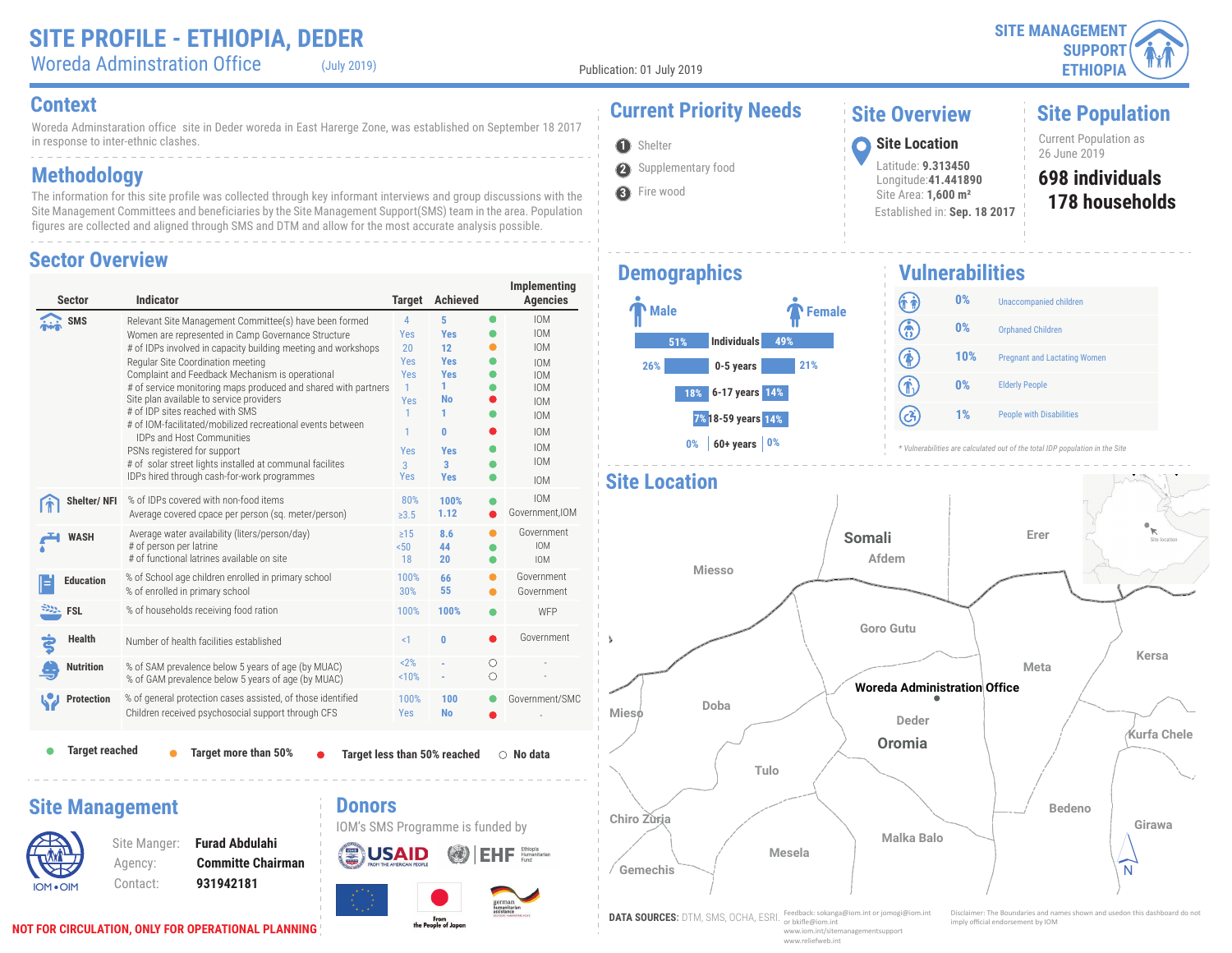**Site Population**

Current Population as<br>June 26 2019

**99 households 462 individuals**

## **Context Current Priority Needs**

Ali Sheko Camp (July 2019)

Publication: 01 July 2019

**2** Livelihood **O** WASH

Ali Sheko Camp site in Goro Gutu woreda in East Harerge Zone, was established on September 18 2017 in response to inter-ethnic clashes.

### **Methodology**

The information for this site profile was collected through key informant interviews and group discussions with the Site Management Committees and beneficiaries by the Site Management Support(SMS) team in the area. Population figures are collected and aligned through SMS and DTM and allow for the most accurate analysis possible.

#### **Sector Overview**

| <b>Sector</b>                                   | <b>Indicator</b>                                                                                                                                                                                                                                                                                                                                                                                                                                                                                                                                                                                                                                                    | <b>Target</b>                                                                                        | <b>Achieved</b>                                                                                                    |           | Implementing<br><b>Agencies</b>                                                                                                                                      |
|-------------------------------------------------|---------------------------------------------------------------------------------------------------------------------------------------------------------------------------------------------------------------------------------------------------------------------------------------------------------------------------------------------------------------------------------------------------------------------------------------------------------------------------------------------------------------------------------------------------------------------------------------------------------------------------------------------------------------------|------------------------------------------------------------------------------------------------------|--------------------------------------------------------------------------------------------------------------------|-----------|----------------------------------------------------------------------------------------------------------------------------------------------------------------------|
| <b>SMS</b>                                      | Relevant Site Management Committee(s) have been formed<br>Women are represented in Camp Governance Structure<br># of IDPs involved in capacity building meeting and workshops<br>Regular Site Coordination meeting<br>Complaint and Feedback Mechanism is operational<br># of service monitoring maps produced and shared with partners<br>Site plan available to service providers<br># of IDP sites Reached with SMS<br># of IOM-facilitated/mobilized recreational events between<br><b>IDPs and Host Communities</b><br>PSNs registered for support<br># of solar street lights installed at communal facilities<br>IDPs hired through cash-for-work programmes | $\overline{4}$<br>Yes<br>20<br><b>Yes</b><br>Yes<br>$\mathbf{1}$<br>Yes<br>1<br>1<br>Yes<br>3<br>Yes | 3<br><b>Yes</b><br>10<br><b>Yes</b><br><b>Yes</b><br>1<br>No<br>1<br>$\mathbf{0}$<br><b>Yes</b><br>1<br><b>Yes</b> | $\bullet$ | <b>IOM</b><br><b>IOM</b><br><b>IOM</b><br><b>IOM</b><br><b>IOM</b><br><b>IOM</b><br><b>IOM</b><br><b>IOM</b><br><b>IOM</b><br><b>IOM</b><br><b>IOM</b><br><b>IOM</b> |
| Shelter/NFI                                     | % of IDPs covered with non-food items<br>Average covered space per person (sq. meter/person)                                                                                                                                                                                                                                                                                                                                                                                                                                                                                                                                                                        | 80%<br>$\geq 3.5$                                                                                    | 0%<br>1.12                                                                                                         | О         | Government                                                                                                                                                           |
| <b>WASH</b>                                     | Average water availability (liters/person/day)<br># of person per latrine<br># of functional latrines available on site                                                                                                                                                                                                                                                                                                                                                                                                                                                                                                                                             | $\geq$ 15<br>50 <sub>50</sub><br>9                                                                   | 5<br>0<br>Ō                                                                                                        |           | Natural Spring, Gov<br>Government<br>Government                                                                                                                      |
| <b>Education</b>                                | % of School age children enrolled in primary school<br>% of enrollment in primary school                                                                                                                                                                                                                                                                                                                                                                                                                                                                                                                                                                            | 100%<br>30%                                                                                          | 79%<br>63%                                                                                                         |           | Government<br>Government                                                                                                                                             |
| <b>EXAMPLE</b> FSL                              | % of households receiving food ration                                                                                                                                                                                                                                                                                                                                                                                                                                                                                                                                                                                                                               | 100%                                                                                                 | 100%                                                                                                               |           | WFP                                                                                                                                                                  |
| <b>Health</b>                                   | Number of health facilities established                                                                                                                                                                                                                                                                                                                                                                                                                                                                                                                                                                                                                             | <1                                                                                                   | 0                                                                                                                  |           | Government                                                                                                                                                           |
| <b>Nutrition</b>                                | % of SAM prevalence below 5 years of age (by MUAC)<br>% of GAM prevalence below 5 years of age (by MUAC)                                                                                                                                                                                                                                                                                                                                                                                                                                                                                                                                                            | 2%<br>10%                                                                                            |                                                                                                                    | О<br>Ο    |                                                                                                                                                                      |
| <b>Protection</b>                               | % of general protection cases assisted, of those identified<br>Children received psychosocial support through CFS                                                                                                                                                                                                                                                                                                                                                                                                                                                                                                                                                   | 100%<br>Yes                                                                                          | 100%<br><b>No</b>                                                                                                  | O         | Government/SMC                                                                                                                                                       |
| <b>Target reached</b><br><b>Site Management</b> | Target more than 50%<br><b>Donors</b>                                                                                                                                                                                                                                                                                                                                                                                                                                                                                                                                                                                                                               |                                                                                                      | Target less than 50% reached                                                                                       |           | $\bigcirc$ No data                                                                                                                                                   |
|                                                 | <b>Kadir Mohammad</b><br>Site Manger:<br><b>Committe Chairman</b><br>Agency:                                                                                                                                                                                                                                                                                                                                                                                                                                                                                                                                                                                        |                                                                                                      | IOM's SMS Programme is funded by                                                                                   |           | Ethlopia<br>Humanitarian                                                                                                                                             |

# **3** Nutrition

#### **Demographics**



Established in: **Sep. 18 2017**

June 26 2019 **<sup>1</sup> Site Location**

**Site Overview**

Latitude: **9.375350** Longitude:**41.363960** Site Area: **1,600 m²**

#### **Vulnerabilities**



*\* Vulnerabilities are calculated out of the total IDP population in the Site*



IOM OIM

WX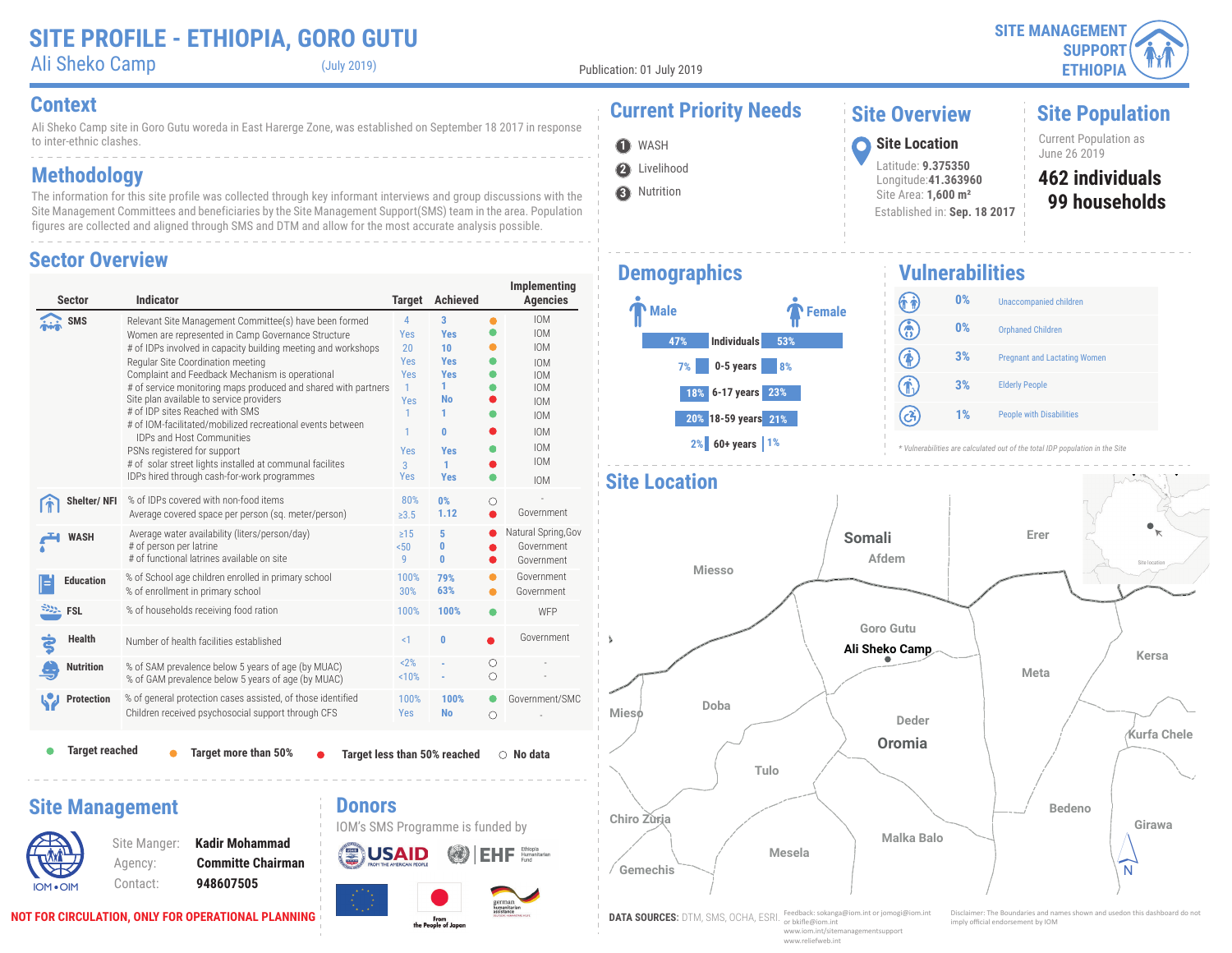**Site Population**

Baroda (July 2019)

Publication: 01July 2019

Baroda site in Goro Gutu woreda in East Harerge Zone, was established on September 18 2017 in response to inter - ethnic clashes.

### **Methodology**

The information for this site profile was collected through key informant interviews and group discussions with the Site Management Committees and beneficiaries by the Site Management Support(SMS) team in the area. Population figures are collected and aligned through SMS and DTM and allow for the most accurate analysis possible.

#### **Sector Overview**

| Sector                | Indicator                                                                                                                                                                                                                                                                                                                                                                                                                                                                                                                                                                                                                                                          | <b>Target</b>                                                                             | <b>Achieved</b>                                                                                                                   |                | Implementing<br><b>Agencies</b>                                                                                                                                      |
|-----------------------|--------------------------------------------------------------------------------------------------------------------------------------------------------------------------------------------------------------------------------------------------------------------------------------------------------------------------------------------------------------------------------------------------------------------------------------------------------------------------------------------------------------------------------------------------------------------------------------------------------------------------------------------------------------------|-------------------------------------------------------------------------------------------|-----------------------------------------------------------------------------------------------------------------------------------|----------------|----------------------------------------------------------------------------------------------------------------------------------------------------------------------|
| <b>SMS</b>            | Relevant Site Management Committee(s) have been formed<br>Women are represented in Camp Governance Structure<br># of IDPs involved in capacity building meeting and workshops<br>Regular Site Coordination meeting<br>Complaint and Feedback Mechanism is operational<br># of service monitoring maps produced and shared with partners<br>Site plan available to service providers<br># of IDP sites reached with SMS<br># of IOM-facilitated/mobilized recreational events between<br><b>IDPs and Host Communities</b><br>PSNs registered for support<br># of solar street lights installed at communal facilites<br>IDPs hired through cash-for-work programmes | $\overline{4}$<br>Yes<br>20<br>Yes<br>Yes<br>1<br>Yes<br>1<br>1<br>Yes<br>3<br><b>Yes</b> | $\overline{2}$<br><b>Yes</b><br>$\overline{7}$<br><b>Yes</b><br><b>Yes</b><br>1.<br>No<br>1<br>0<br><b>Yes</b><br>1<br><b>Yes</b> | $\bullet$      | <b>IOM</b><br><b>IOM</b><br><b>IOM</b><br><b>IOM</b><br><b>IOM</b><br><b>IOM</b><br><b>IOM</b><br><b>IOM</b><br><b>IOM</b><br><b>IOM</b><br><b>IOM</b><br><b>IOM</b> |
| Shelter/NFI           | % of IDPs covered with non-food items<br>Average covered space per person (sq. meter/person)                                                                                                                                                                                                                                                                                                                                                                                                                                                                                                                                                                       | 80%<br>$\ge 3.5$                                                                          | 0%<br>2.1                                                                                                                         | Ω<br>$\bullet$ | Government                                                                                                                                                           |
| <b>WASH</b>           | Average water availability (liters/person/day)<br># of person per latrine<br># of functional latrines available on site                                                                                                                                                                                                                                                                                                                                                                                                                                                                                                                                            | $\geq$ 15<br>50 <sub>50</sub><br>6                                                        | 7<br>68<br>12                                                                                                                     |                | Government<br>Government<br>Government                                                                                                                               |
| <b>Education</b>      | % of school age children enrolled in primary school<br>% of enrollment in primary school                                                                                                                                                                                                                                                                                                                                                                                                                                                                                                                                                                           | 100%<br>30%                                                                               | 100%<br>67%                                                                                                                       |                | Government<br>Government                                                                                                                                             |
| <b>EXAMPLE</b> FSL    | % of households receiving food ration                                                                                                                                                                                                                                                                                                                                                                                                                                                                                                                                                                                                                              | 100%                                                                                      | 100%                                                                                                                              |                | WFP                                                                                                                                                                  |
| Health                | Number of health facilities established                                                                                                                                                                                                                                                                                                                                                                                                                                                                                                                                                                                                                            | $\leq$ 1                                                                                  | 0                                                                                                                                 |                | Government                                                                                                                                                           |
| <b>Nutrition</b>      | % of SAM prevalence below 5 years of age (by MUAC)<br>% of GAM prevalence below 5 years of age (by MUAC)                                                                                                                                                                                                                                                                                                                                                                                                                                                                                                                                                           | 2%<br>10%                                                                                 |                                                                                                                                   | О<br>$\circ$   |                                                                                                                                                                      |
| <b>Protection</b>     | % of general protection cases assisted, of those identified<br>Children received psychosocial support through CFS                                                                                                                                                                                                                                                                                                                                                                                                                                                                                                                                                  | 100%<br><b>Yes</b>                                                                        | 100%<br><b>No</b>                                                                                                                 | $\circ$        | Government/SMC                                                                                                                                                       |
| <b>Target reached</b> | Target more than 50%                                                                                                                                                                                                                                                                                                                                                                                                                                                                                                                                                                                                                                               |                                                                                           | Target less than 50% reached                                                                                                      |                | $\circ$ No data                                                                                                                                                      |

#### **Site Management**



Site Manger: **Abdi Ahmad** Agency: **Committe Chairman** Contact: **948076112**

#### **Donors**





#### **Context Current Priority Needs** June 26 2019 **<sup>1</sup> Site Location O** NFI **Site Overview**



#### Latitude: **9.336550** Longitude:**41.285710** Site Area: **3,800 m²** Established in: **Sep. 18 2017**

#### **61 households 306 individuals** Current Population as<br>June 26 2019

#### **Demographics**



**Vulnerabilities** (î î) **0%** Unaccompanied children ඹ **0%** Orphaned Children  $\circledast$ **2%** Pregnant and Lactating Women G) **3%** Elderly People  $\left( c\right)$ **0%** People with Disabilities

*\* Vulnerabilities are calculated out of the total IDP population in the Site*



**NOT FOR CIRCULATION, ONLY FOR OPERATIONAL PLANNING**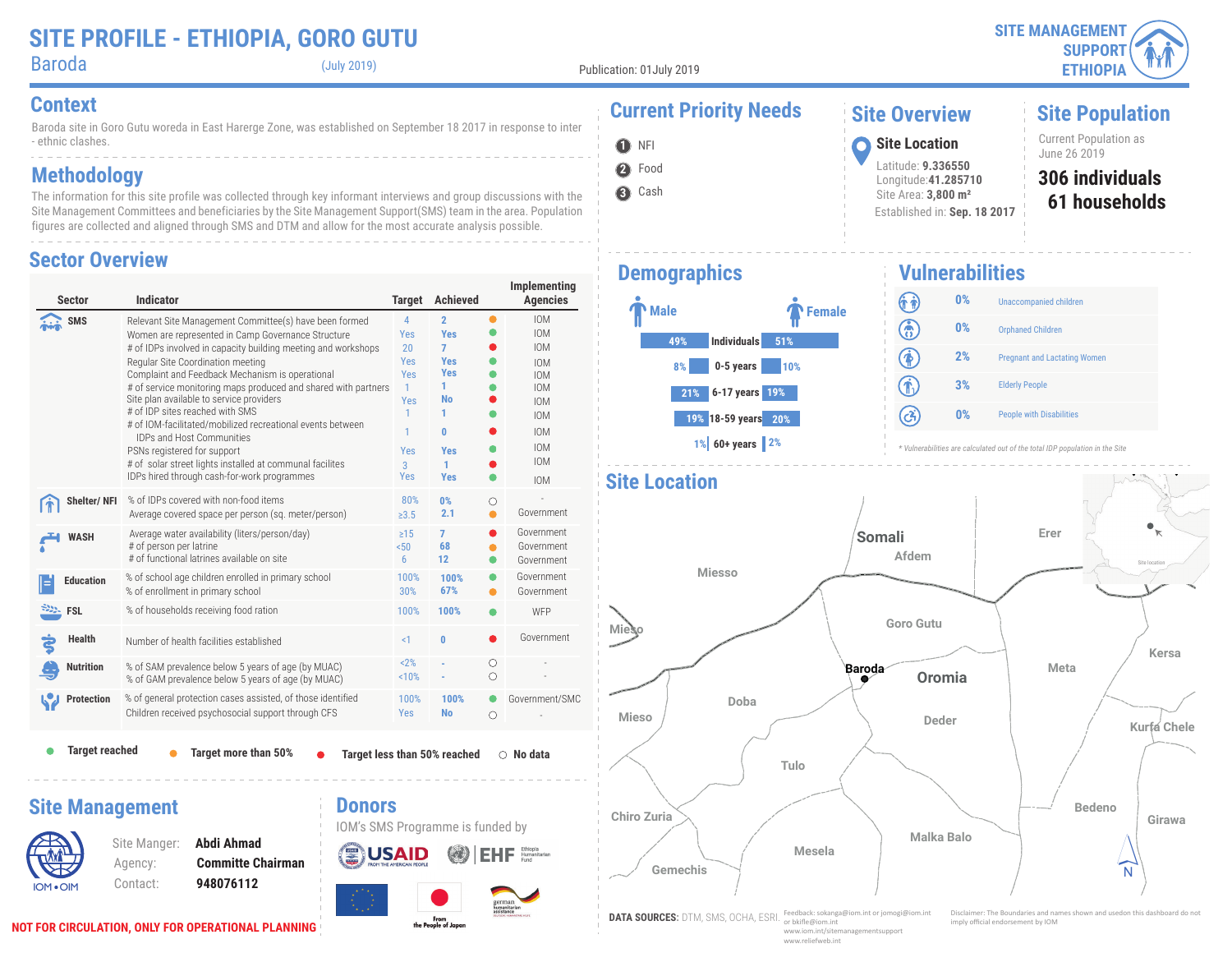

**O** Nutrition

**3** Fire wood

DDC site in Deder woreda in East Harerge Zone, was established on September 18 2017 in response to inter-ethnic clashes.

### **Methodology**

The information for this site profile was collected through key informant interviews and group discussions with the Site Management Committees and beneficiaries by the Site Management Support(SMS) team in the area. Population figures are collected and aligned through SMS and DTM and allow for the most accurate analysis possible.

#### **Sector Overview**

| <b>Sector</b>         | <b>Indicator</b>                                                                                                                                                                                                                                                                                                                                                                                                                                                                                                                                                                                                                                                   | <b>Target</b>                                                                               | <b>Achieved</b>                                                                                                |                 | Implementing<br><b>Agencies</b>                                                                                                                                      |
|-----------------------|--------------------------------------------------------------------------------------------------------------------------------------------------------------------------------------------------------------------------------------------------------------------------------------------------------------------------------------------------------------------------------------------------------------------------------------------------------------------------------------------------------------------------------------------------------------------------------------------------------------------------------------------------------------------|---------------------------------------------------------------------------------------------|----------------------------------------------------------------------------------------------------------------|-----------------|----------------------------------------------------------------------------------------------------------------------------------------------------------------------|
| <b>SMS</b>            | Relevant Site Management Committee(s) have been formed<br>Women are represented in Camp Governance Structure<br># of IDPs involved in capacity building meeting and workshops<br>Regular Site Coordination meeting<br>Complaint and Feedback Mechanism is operational<br># of service monitoring maps produced and shared with partners<br>Site plan available to service providers<br># of IDP sites reached with SMS<br># of IOM-facilitated/mobilized recreational events between<br><b>IDPs and Host Communities</b><br>PSNs registered for support<br># of solar street lights installed at communal facilites<br>IDPs hired through cash-for-work programmes | 4<br>Yes<br>20<br>Yes<br>Yes<br>$\mathbf{1}$<br>Yes<br>$\mathbf{1}$<br>1<br>Yes<br>3<br>Yes | 5<br><b>Yes</b><br>12<br><b>Yes</b><br><b>Yes</b><br>1.<br>No<br>1<br>0<br>Yes<br>$\overline{2}$<br><b>Yes</b> | $\bullet$       | <b>IOM</b><br><b>IOM</b><br><b>IOM</b><br><b>IOM</b><br><b>IOM</b><br><b>IOM</b><br><b>IOM</b><br><b>IOM</b><br><b>IOM</b><br><b>IOM</b><br><b>IOM</b><br><b>IOM</b> |
| Shelter/NFI           | % of IDPs covered with non-food items<br>Average covered space per person (sq. meter/person)                                                                                                                                                                                                                                                                                                                                                                                                                                                                                                                                                                       | 80%<br>$\geq 3.5$                                                                           | 100%<br>2.2                                                                                                    |                 | <b>IOM</b><br>Government, HCS                                                                                                                                        |
| <b>WASH</b>           | Average water availability (liters/person/day)<br># of person per latrine<br># of functional latrines available on site                                                                                                                                                                                                                                                                                                                                                                                                                                                                                                                                            | $\geq$ 15<br>50 <sub>0</sub><br>16                                                          | 7.1<br>113<br>13                                                                                               |                 | Government<br><b>IOM</b><br><b>IOM</b>                                                                                                                               |
| <b>Education</b>      | % of School age children enrolled in primary school<br>% of enrolled in primary school                                                                                                                                                                                                                                                                                                                                                                                                                                                                                                                                                                             | 100%<br>30%                                                                                 | 70%<br>66%                                                                                                     |                 | Government<br>Government                                                                                                                                             |
| <b>FSL</b>            | % of households receiving food ration                                                                                                                                                                                                                                                                                                                                                                                                                                                                                                                                                                                                                              | 100%                                                                                        | 100%                                                                                                           |                 | WFP                                                                                                                                                                  |
| <b>Health</b>         | Number of health facilities established                                                                                                                                                                                                                                                                                                                                                                                                                                                                                                                                                                                                                            | <1                                                                                          | 1                                                                                                              |                 | Government                                                                                                                                                           |
| <b>Nutrition</b>      | % of SAM prevalence below 5 years of age (by MUAC)<br>% of GAM prevalence below 5 years of age (by MUAC)                                                                                                                                                                                                                                                                                                                                                                                                                                                                                                                                                           | 2%<br>10%                                                                                   |                                                                                                                | О<br>$\bigcirc$ |                                                                                                                                                                      |
| <b>Protection</b>     | % of general protection cases assisted, of those identified<br>Children received psychosocial support through CFS                                                                                                                                                                                                                                                                                                                                                                                                                                                                                                                                                  | 100%<br><b>Yes</b>                                                                          | 100<br><b>No</b>                                                                                               | 0<br>$\circ$    | Government/SMC                                                                                                                                                       |
| <b>Target reached</b> | Target more than 50%                                                                                                                                                                                                                                                                                                                                                                                                                                                                                                                                                                                                                                               |                                                                                             | Target less than 50% reached                                                                                   |                 | $\circ$ No data                                                                                                                                                      |
|                       | <b>Donors</b><br><b>Site Management</b><br><b>Ibsa Yusuf</b><br>Site Manger:                                                                                                                                                                                                                                                                                                                                                                                                                                                                                                                                                                                       |                                                                                             | IOM's SMS Programme is funded by                                                                               |                 |                                                                                                                                                                      |
|                       | <b>Committe Chairman</b><br>Agency:                                                                                                                                                                                                                                                                                                                                                                                                                                                                                                                                                                                                                                |                                                                                             |                                                                                                                |                 | Humanitarian<br>Fund                                                                                                                                                 |

# Contact: **923714663**

**NOT FOR CIRCULATION, ONLY FOR OPERATIONAL PLANNING**

IOM OIM

# **Context Current Priority Needs**

### **Site Overview**

Latitude: **9.316560** Longitude:**41.440650** Site Area: **4,800 m²**

Established in: **Sep. 18 2017**

## **Site Population**

Current Population as<br>June 26 2019 June 26 2019 **<sup>1</sup> Site Location**

#### **154 households 798 individuals**

### **Demographics**

**2** Communal Kitchen



#### **Vulnerabilities** (î î) **0%** Unaccompanied children ெ **0%** Orphaned Children 闲 **7%** Pregnant and Lactating Women  $\textcircled{\textbf{f}}$ **0%** Elderly People  $\left( c\right)$ **0%** People with Disabilities

*\* Vulnerabilities are calculated out of the total IDP population in the Site*

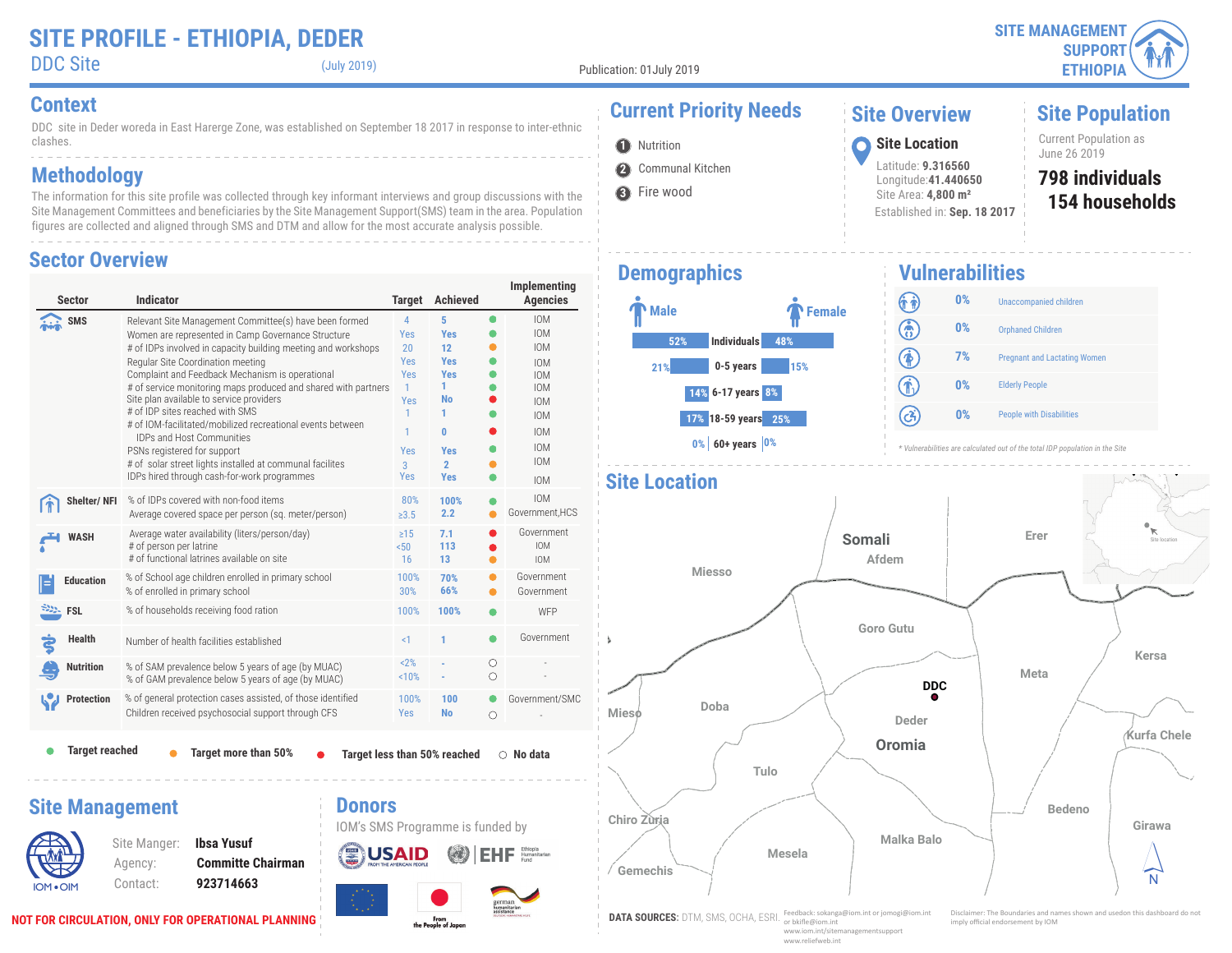$\bullet$  (July 2019)

**2** Nutrition **O** Wash

**3** Fire Wood

Fadiso site in Deder woreda in East Harerge Zone, was established on September 18 2017 in response to inter-ethnic clashes.

### **Methodology**

The information for this site profile was collected through key informant interviews and group discussions with the Site Management Committees and beneficiaries by the Site Management Support(SMS) team in the area. Population figures are collected and aligned through SMS and DTM and allow for the most accurate analysis possible.

#### **Sector Overview**

| Sector                 | Indicator                                                                                                                                                                                                                                                                                                                                                                                                                                                                                                                                                                                                                                                          | <b>Target</b>                                                                                               | <b>Achieved</b>                                                                                                                     |                 | Implementing<br><b>Agencies</b>                                                                                                                                      |
|------------------------|--------------------------------------------------------------------------------------------------------------------------------------------------------------------------------------------------------------------------------------------------------------------------------------------------------------------------------------------------------------------------------------------------------------------------------------------------------------------------------------------------------------------------------------------------------------------------------------------------------------------------------------------------------------------|-------------------------------------------------------------------------------------------------------------|-------------------------------------------------------------------------------------------------------------------------------------|-----------------|----------------------------------------------------------------------------------------------------------------------------------------------------------------------|
| <b>SMS</b>             | Relevant Site Management Committee(s) have been formed<br>Women are represented in Camp Governance Structure<br># of IDPs involved in capacity building meeting and workshops<br>Regular Site Coordination meeting<br>Complaint and Feedback Mechanism is operational<br># of service monitoring maps produced and shared with partners<br>Site plan available to service providers<br># of IDP sites reached with SMS<br># of IOM-facilitated/mobilized recreational events between<br><b>IDPs and Host Communities</b><br>PSNs registered for support<br># of solar street lights installed at communal facilites<br>IDPs hired through cash-for-work programmes | $\overline{4}$<br>Yes<br>20<br><b>Yes</b><br>Yes<br>$\mathbf{1}$<br>Yes<br>1<br>1<br>Yes<br>3<br><b>Yes</b> | 5<br><b>Yes</b><br>$12 \overline{ }$<br><b>Yes</b><br><b>Yes</b><br>1<br>No<br>1<br>0<br><b>Yes</b><br>$\overline{2}$<br><b>Yes</b> |                 | <b>IOM</b><br><b>IOM</b><br><b>IOM</b><br><b>IOM</b><br><b>IOM</b><br><b>IOM</b><br><b>IOM</b><br><b>IOM</b><br><b>IOM</b><br><b>IOM</b><br><b>IOM</b><br><b>IOM</b> |
| Shelter/NFI            | % of IDPs covered with non-food items<br>Average covered space per person (sq. meter/person)                                                                                                                                                                                                                                                                                                                                                                                                                                                                                                                                                                       | 80%<br>$\ge 3.5$                                                                                            | 100%<br>2.33                                                                                                                        |                 | <b>IOM</b><br>Government, HCS                                                                                                                                        |
| <b>WASH</b>            | Average water availability (liters/person/day)<br># of person per latrine<br># of functional latrines available on site                                                                                                                                                                                                                                                                                                                                                                                                                                                                                                                                            | $\geq$ 15<br>50 <sub>0</sub><br>$\overline{7}$                                                              | 12<br>18<br>13                                                                                                                      |                 | Government<br><b>IOM</b><br><b>IOM</b>                                                                                                                               |
| <b>Education</b>       | % of School age children enrolled in primary school<br>% of enrolled in primary school                                                                                                                                                                                                                                                                                                                                                                                                                                                                                                                                                                             | 100%<br>30%                                                                                                 | 74%<br>66%                                                                                                                          |                 | Government<br>Government                                                                                                                                             |
| <b>EXALL</b> FSL       | % of households receiving food ration                                                                                                                                                                                                                                                                                                                                                                                                                                                                                                                                                                                                                              | 100%                                                                                                        | 100%                                                                                                                                |                 | WFP                                                                                                                                                                  |
| <b>Health</b>          | Number of health facilities established                                                                                                                                                                                                                                                                                                                                                                                                                                                                                                                                                                                                                            | $\leq$ 1                                                                                                    | 0                                                                                                                                   |                 | Government                                                                                                                                                           |
| <b>Nutrition</b>       | % of SAM prevalence below 5 years of age (by MUAC)<br>% of GAM prevalence below 5 years of age (by MUAC)                                                                                                                                                                                                                                                                                                                                                                                                                                                                                                                                                           | 2%<br>10%                                                                                                   |                                                                                                                                     | О<br>$\bigcirc$ |                                                                                                                                                                      |
| <b>Protection</b>      | % of general protection cases assisted, of those identified<br>Children that received psychosocial support through CFS                                                                                                                                                                                                                                                                                                                                                                                                                                                                                                                                             | 100%<br>Yes                                                                                                 | 100<br><b>No</b>                                                                                                                    | $\circ$         | Government/SMC                                                                                                                                                       |
| <b>Target reached</b>  | Target more than 50%                                                                                                                                                                                                                                                                                                                                                                                                                                                                                                                                                                                                                                               |                                                                                                             | Target less than 50% reached                                                                                                        |                 | $\bigcirc$ No data                                                                                                                                                   |
| <b>Site Management</b> | <b>Donors</b>                                                                                                                                                                                                                                                                                                                                                                                                                                                                                                                                                                                                                                                      |                                                                                                             | IOM's SMS Programme is funded by                                                                                                    |                 |                                                                                                                                                                      |

 $\left(\frac{1}{2}\right)$ 

**USAID** 

From<br>the People of Japan

 $E$ **H** $F$   $F$   $F$ <sub>Fund</sub> Namiberian

# **Context Current Priority Needs**

### **Site Overview**

Latitude: **9.307430** Longitude:**41.448540** Site Area: **3,800 m²**

Established in: **Sep. 18 2017**

**Site Population**

Current Population as<br>June 26 2019 June 26 2019 **<sup>1</sup> Site Location**

#### **121 households 561 individuals**

### **Demographics**



**Vulnerabilities** (î î) **0%** Unaccompanied children ඹ **0%** Orphaned Children  $\circledast$ **11%** Pregnant and Lactating Women 介 **0%** Elderly People  $\left( c\right)$ **0%** People with Disabilities

*\* Vulnerabilities are calculated out of the total IDP population in the Site*



IOM OIM

Site Manger: **Musa Mohammed** Agency: **Committe Chairman** Contact: **924429905**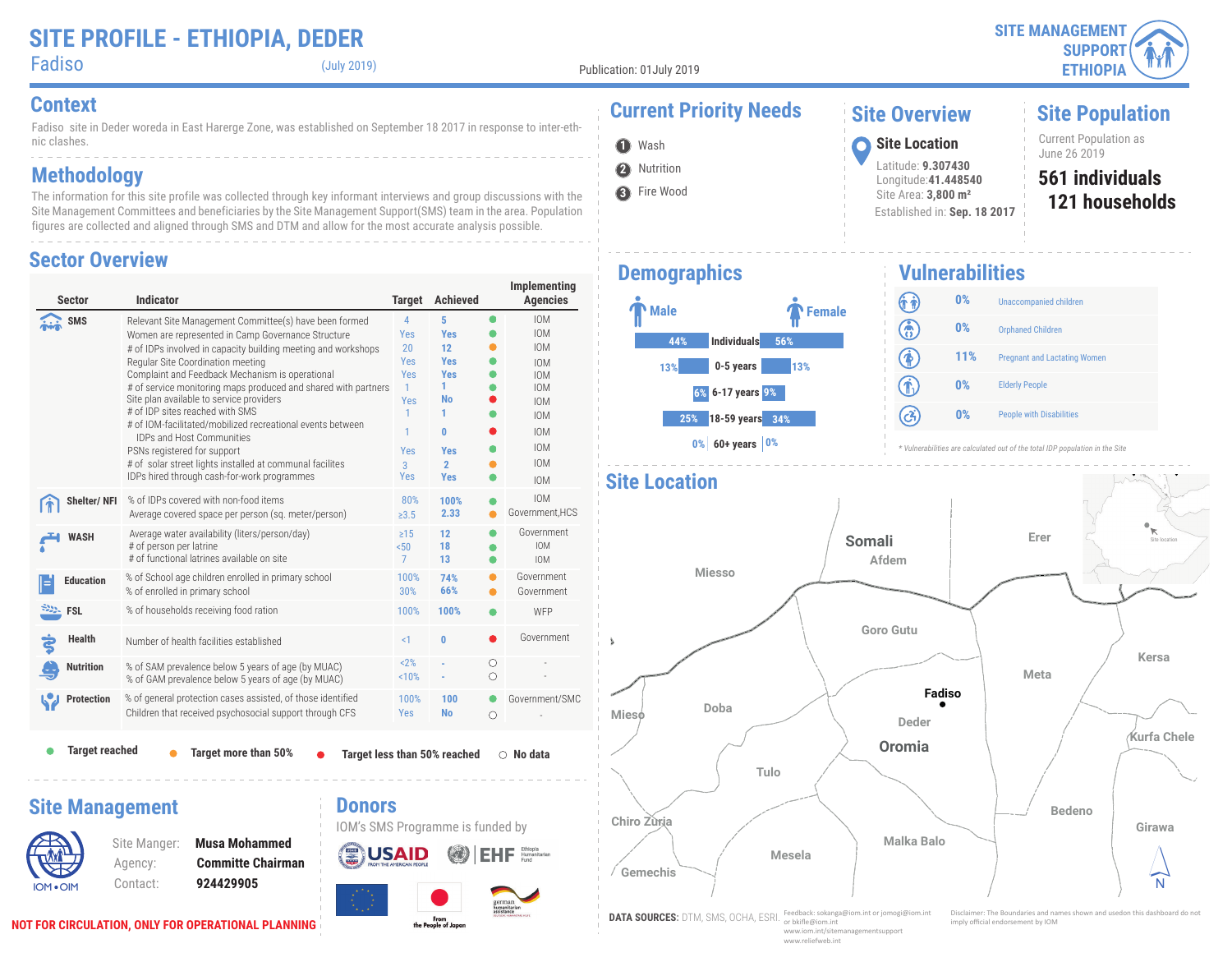**Site Population**

Current Population as<br>June 26 2019

**72 households 342 individuals**

Ganda Wagayehu July 2019)

Publication: 01July 2019

**2** Nutrition **O** Latrine

**3** NFI

j.

#### **Context Current Priority Needs**

Ganda Wagayehu site in Goro Gutu woreda in East Harerge Zone, was established on September 18 2017 in response to inter-ethnic clashes.

### **Methodology**

The information for this site profile was collected through key informant interviews and group discussions with the Site Management Committees and beneficiaries by the Site Management Support(SMS) team in the area. Population figures are collected and aligned through SMS and DTM and allow for the most accurate analysis possible.

#### **Sector Overview**

|           | <b>Sector</b>         | <b>Indicator</b>                                                                                                                                                                                                                                                                                                                                                                                                                                                                                                                                                                                                                                                   |                                                                                                                         |                                                   | <b>Target</b>                                                                                                                          | <b>Achieved</b>                                                                                             |                | Implementing<br><b>Agencies</b>                                                                                                                                      |
|-----------|-----------------------|--------------------------------------------------------------------------------------------------------------------------------------------------------------------------------------------------------------------------------------------------------------------------------------------------------------------------------------------------------------------------------------------------------------------------------------------------------------------------------------------------------------------------------------------------------------------------------------------------------------------------------------------------------------------|-------------------------------------------------------------------------------------------------------------------------|---------------------------------------------------|----------------------------------------------------------------------------------------------------------------------------------------|-------------------------------------------------------------------------------------------------------------|----------------|----------------------------------------------------------------------------------------------------------------------------------------------------------------------|
|           | <b>SMS</b>            | Relevant Site Management Committee(s) have been formed<br>Women are represented in Camp Governance Structure<br># of IDPs involved in capacity building meeting and workshops<br>Regular Site Coordination meeting<br>Complaint and Feedback Mechanism is operational<br># of service monitoring maps produced and shared with partners<br>Site plan available to service providers<br># of IDP sites reached with SMS<br># of IOM-facilitated/mobilized recreational events between<br><b>IDPs and Host Communities</b><br>PSNs registered for support<br># of solar street lights installed at communal facilites<br>IDPs hired through cash-for-work programmes |                                                                                                                         |                                                   | $\overline{4}$<br>Yes<br>20<br><b>Yes</b><br><b>Yes</b><br>$\mathbf{1}$<br><b>Yes</b><br>1<br>1<br>Yes<br>$\overline{3}$<br><b>Yes</b> | 1<br><b>Yes</b><br>5<br><b>No</b><br><b>No</b><br>0<br><b>No</b><br>1<br>0<br><b>Yes</b><br>0<br><b>Yes</b> | $\bullet$      | <b>IOM</b><br><b>IOM</b><br><b>IOM</b><br><b>IOM</b><br><b>IOM</b><br><b>IOM</b><br><b>IOM</b><br><b>IOM</b><br><b>IOM</b><br><b>IOM</b><br><b>IOM</b><br><b>IOM</b> |
|           | Shelter/NFI           |                                                                                                                                                                                                                                                                                                                                                                                                                                                                                                                                                                                                                                                                    | % of IDPs covered with non-food items<br>Average covered space per person (sq. meter/person)                            |                                                   | 80%<br>$\ge 3.5$                                                                                                                       | 0%<br>1.9                                                                                                   | О<br>$\bullet$ | Government                                                                                                                                                           |
|           | <b>WASH</b>           |                                                                                                                                                                                                                                                                                                                                                                                                                                                                                                                                                                                                                                                                    | Average water availability (liters/person/day)<br># of person per latrine<br># of functional latrines available on site |                                                   |                                                                                                                                        | 4<br>0<br>0                                                                                                 | O              | Government<br>Government<br>Government                                                                                                                               |
|           | <b>Education</b>      |                                                                                                                                                                                                                                                                                                                                                                                                                                                                                                                                                                                                                                                                    | % of School age children enrolled in primary school<br>% of enrolled in primary school                                  |                                                   |                                                                                                                                        | 74%<br>84%                                                                                                  |                | Government<br>Government                                                                                                                                             |
| -333-     | <b>FSL</b>            |                                                                                                                                                                                                                                                                                                                                                                                                                                                                                                                                                                                                                                                                    | % of households receiving food ration                                                                                   |                                                   |                                                                                                                                        |                                                                                                             |                | WFP                                                                                                                                                                  |
|           | <b>Health</b>         | Number of health facilities established                                                                                                                                                                                                                                                                                                                                                                                                                                                                                                                                                                                                                            | $\leq$ 1                                                                                                                | 0                                                 |                                                                                                                                        | Government                                                                                                  |                |                                                                                                                                                                      |
|           | <b>Nutrition</b>      |                                                                                                                                                                                                                                                                                                                                                                                                                                                                                                                                                                                                                                                                    | % of SAM prevalence below 5 years of age (by MUAC)<br>% of GAM prevalence below 5 years of age (by MUAC)                |                                                   |                                                                                                                                        |                                                                                                             | О<br>Ο         |                                                                                                                                                                      |
|           | <b>Protection</b>     |                                                                                                                                                                                                                                                                                                                                                                                                                                                                                                                                                                                                                                                                    | % of general protection cases assisted, of those identified<br>Children that received psychosocial support through CFS  |                                                   | 100%<br><b>Yes</b>                                                                                                                     | 100%<br><b>No</b>                                                                                           | $\bullet$<br>O | Government/SMC                                                                                                                                                       |
|           | <b>Target reached</b> |                                                                                                                                                                                                                                                                                                                                                                                                                                                                                                                                                                                                                                                                    | Target more than 50%                                                                                                    |                                                   |                                                                                                                                        | <b>Target less than 50% reached</b>                                                                         |                | $\bigcirc$ No data                                                                                                                                                   |
|           |                       | <b>Site Management</b><br>Site Manger:<br>Agency:                                                                                                                                                                                                                                                                                                                                                                                                                                                                                                                                                                                                                  | Aliyi Beyan<br><b>Committe Chairman</b>                                                                                 | <b>Donors</b><br>IOM's SMS Programme is funded by | FROM THE AMERICAN PEOPLE                                                                                                               |                                                                                                             |                | Humanitarian                                                                                                                                                         |
| IOM . OIM |                       | Contact:                                                                                                                                                                                                                                                                                                                                                                                                                                                                                                                                                                                                                                                           | 903170410                                                                                                               |                                                   |                                                                                                                                        |                                                                                                             |                |                                                                                                                                                                      |

From<br>the People of Japan

# **Demographics**



Established in: **Sep. 18 2017**

June 26 2019 **<sup>1</sup> Site Location**

**Site Overview**

Latitude: **9.3843090** Longitude:**41.3699780** Site Area: **1,300 m²**

#### **Vulnerabilities**



*\* Vulnerabilities are calculated out of the total IDP population in the Site*



or bkifle@iom.int www.iom.int/sitemanagementsupport www.reliefweb.int

imply official endorsement by IOM

**NOT FOR CIRCULATION, ONLY FOR OPERATIONAL PLANNING**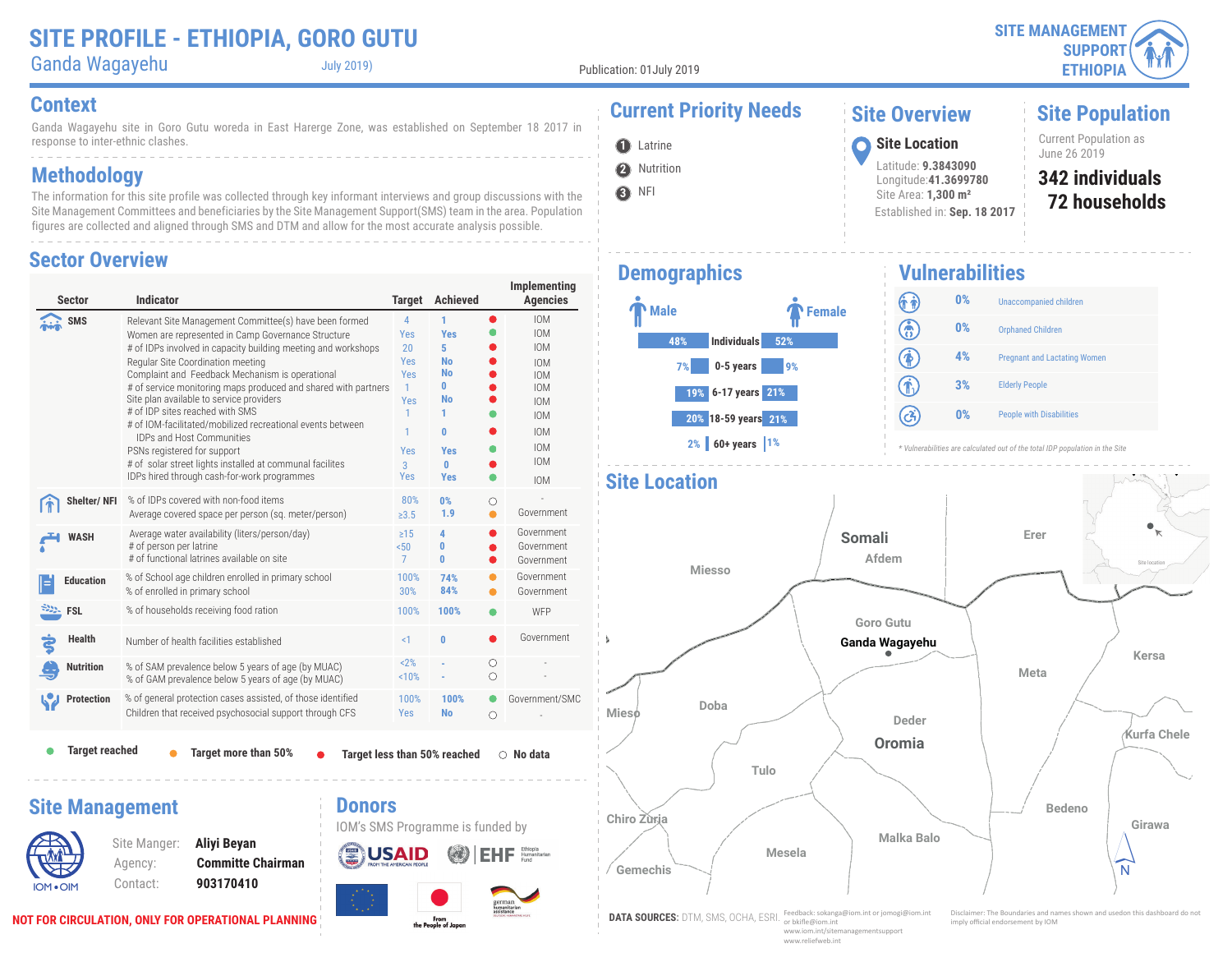| <b>SITE MANAGEMENT</b> |  |
|------------------------|--|
| SUPPORT(               |  |
| <b>ETHIOPIA</b>        |  |

**Site Population**

Current Population as<br>June 26 2019

**144 households 669 individuals**

Woreda Golmasa (July 2019)

Publication: 01 July 2019

**2** Nutrition **1** Water

**3** Shelter

Golmasa site in Deder woreda in East Harerge Zone, was established on September 18 2017 in response to inter-ethnic clashes. **Context Current Priority Needs**

### **Methodology**

The information for this site profile was collected through key informant interviews and group discussions with the Site Management Committees and beneficiaries by the Site Management Support(SMS) team in the area. Population figures are collected and aligned through SMS and DTM and allow for the most accurate analysis possible.

#### **Sector Overview**

| <b>Sector</b>                                   | <b>Indicator</b>                                                                                                                                                                                                                                                                                                                                                                                                                                                                                                                                                                                                                                                   | <b>Target</b>                                                                                        | <b>Achieved</b>                                                                                                            |           | Implementing<br><b>Agencies</b>                                                                                                                                      |
|-------------------------------------------------|--------------------------------------------------------------------------------------------------------------------------------------------------------------------------------------------------------------------------------------------------------------------------------------------------------------------------------------------------------------------------------------------------------------------------------------------------------------------------------------------------------------------------------------------------------------------------------------------------------------------------------------------------------------------|------------------------------------------------------------------------------------------------------|----------------------------------------------------------------------------------------------------------------------------|-----------|----------------------------------------------------------------------------------------------------------------------------------------------------------------------|
| SMS                                             | Relevant Site Management Committee(s) have been formed<br>Women are represented in Camp Governance Structure<br># of IDPs involved in capacity building meeting and workshops<br>Regular Site Coordination meeting<br>Complaint and Feedback Mechanism is operational<br># of service monitoring maps produced and shared with partners<br>Site plan available to service providers<br># of IDP sites reached with SMS<br># of IOM-facilitated/mobilized recreational events between<br><b>IDPs and Host Communities</b><br>PSNs registered for support<br># of solar street lights installed at communal facilites<br>IDPs hired through cash-for-work programmes | $\overline{4}$<br>Yes<br>20<br><b>Yes</b><br>Yes<br>$\mathbf{1}$<br>Yes<br>1<br>1<br>Yes<br>3<br>Yes | 5<br><b>Yes</b><br>O<br><b>Yes</b><br><b>Yes</b><br>1<br><b>No</b><br>1<br>0<br><b>Yes</b><br>$\overline{2}$<br><b>Yes</b> | $\bullet$ | <b>IOM</b><br><b>IOM</b><br><b>IOM</b><br><b>IOM</b><br><b>IOM</b><br><b>IOM</b><br><b>IOM</b><br><b>IOM</b><br><b>IOM</b><br><b>IOM</b><br><b>IOM</b><br><b>IOM</b> |
| Shelter/NFI                                     | % of IDPs covered with non-food items<br>Average covered space per person (sq. meter/person)                                                                                                                                                                                                                                                                                                                                                                                                                                                                                                                                                                       | 80%<br>$\geq 3.5$                                                                                    | 20%<br>3                                                                                                                   |           | <b>IOM</b><br>Government, IOM                                                                                                                                        |
| <b>WASH</b>                                     | Average water availability (liters/person/day)<br># of person per latrine<br># of functional latrines available on site                                                                                                                                                                                                                                                                                                                                                                                                                                                                                                                                            | $\geq$ 15<br>50 <sub>0</sub><br>13                                                                   | $\overline{2}$<br>18<br>12                                                                                                 |           | Government<br><b>IOM</b><br><b>IOM</b>                                                                                                                               |
| <b>Education</b>                                | % of School age children enrolled in primary school<br>% of enrolled in primary school                                                                                                                                                                                                                                                                                                                                                                                                                                                                                                                                                                             | 100%<br>30%                                                                                          | 80%<br>80%                                                                                                                 |           | Government<br>Government                                                                                                                                             |
| <b>EXAMPLE</b> FSL                              | % of households receiving food ration                                                                                                                                                                                                                                                                                                                                                                                                                                                                                                                                                                                                                              | 100%                                                                                                 | 100%                                                                                                                       |           | WFP                                                                                                                                                                  |
| Health                                          | Number of health facilities established                                                                                                                                                                                                                                                                                                                                                                                                                                                                                                                                                                                                                            | <1                                                                                                   | 1                                                                                                                          |           | Government                                                                                                                                                           |
| <b>Nutrition</b>                                | % of SAM prevalence below 5 years of age (by MUAC)<br>% of GAM prevalence below 5 years of age (by MUAC)                                                                                                                                                                                                                                                                                                                                                                                                                                                                                                                                                           | 2%<br>10%                                                                                            |                                                                                                                            | Ω<br>Ο    |                                                                                                                                                                      |
| <b>Protection</b>                               | % of general protection cases assisted, of those identified<br>Children received psychosocial support through CFS                                                                                                                                                                                                                                                                                                                                                                                                                                                                                                                                                  | 100%<br>Yes                                                                                          | 100<br><b>No</b>                                                                                                           | $\circ$   | Government/SMC                                                                                                                                                       |
| <b>Target reached</b><br><b>Site Management</b> | Target more than 50%<br><b>Donors</b>                                                                                                                                                                                                                                                                                                                                                                                                                                                                                                                                                                                                                              |                                                                                                      | Target less than 50% reached                                                                                               |           | $\bigcirc$ No data                                                                                                                                                   |
|                                                 | <b>Daniel Sime</b><br>Site Manger:<br><b>Committe Chairman</b><br>Agency:                                                                                                                                                                                                                                                                                                                                                                                                                                                                                                                                                                                          |                                                                                                      | IOM's SMS Programme is funded by                                                                                           |           | Ethiopia<br>Humanitarian                                                                                                                                             |

From<br>the People of Japan



# **Vulnerabilities**

June 26 2019 **<sup>1</sup> Site Location**

**Site Overview**

Latitude: **9.329910** Longitude:**41.448120** Site Area: **2,500 m²**

Established in: **Sep. 18 2017**

| ¢                                                    | $0\%$ | <b>Unaccompanied children</b>       |
|------------------------------------------------------|-------|-------------------------------------|
| (යි                                                  | $0\%$ | <b>Orphaned Children</b>            |
| $\left( \color{red} \clubsuit \color{black} \right)$ | 12%   | <b>Pregnant and Lactating Women</b> |
| $(\mathbf{f}_1)$                                     | 1%    | <b>Elderly People</b>               |
| (cš.                                                 | 1%    | <b>People with Disabilities</b>     |





www.iom.int/sitemanagementsupport www.reliefweb.int

**NOT FOR CIRCULATION, ONLY FOR OPERATIONAL PLANNING**

IOM OIM

✕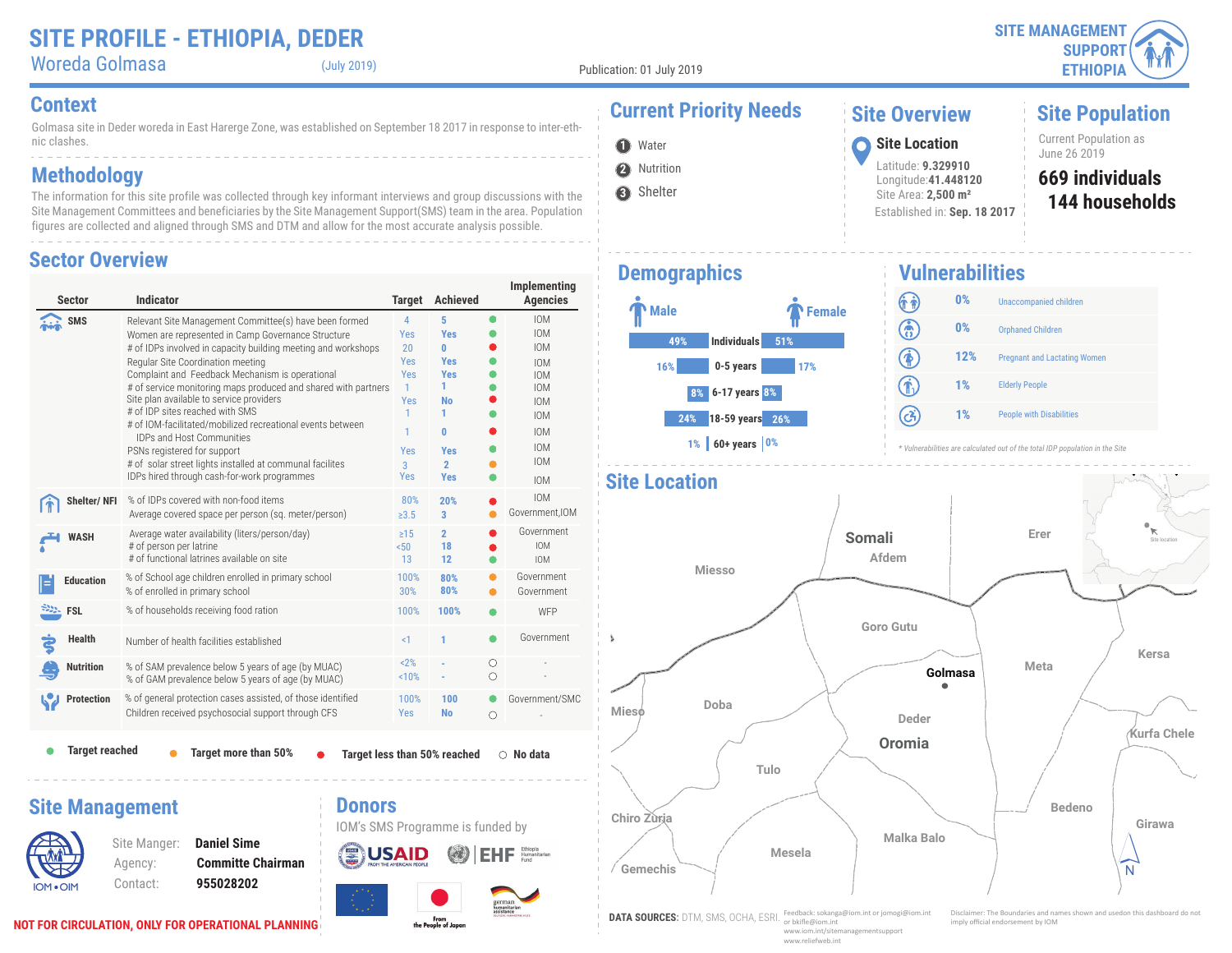### **SITE PROFILE - ETHIOPIA, KERSA**

| <b>SITE MANAGEMENT /</b> |  |
|--------------------------|--|
| SUPPORT $\gamma$         |  |
| <b>ETHIOPIA</b>          |  |

#### Kersa Town (July 2019)

Publication: 01July 2019

**2** Food **O** Nuttrition

**3** Health

**Demographics**

Kersa Town site in Kersa woreda in East Harerge Zone, was established on September 18 2017 in response to inter -ethnic clashes.

### **Methodology**

The information for this site profile was collected through key informant interviews and group discussions with the Site Management Committees and beneficiaries by the Site Management Support(SMS) team in the area. Population figures are collected and aligned through SMS and DTM and allow for the most accurate analysis possible.

#### **Sector Overview**

| <b>Sector</b>                             | <b>Indicator</b>                                                                                                                                                                                                                                                                                                                                                                                                                                                                                                                                                                                                                                                   | <b>Target</b>                                                                                         | <b>Achieved</b>                                                                                                             |           | Implementing<br><b>Agencies</b>                                                                                                                                      |
|-------------------------------------------|--------------------------------------------------------------------------------------------------------------------------------------------------------------------------------------------------------------------------------------------------------------------------------------------------------------------------------------------------------------------------------------------------------------------------------------------------------------------------------------------------------------------------------------------------------------------------------------------------------------------------------------------------------------------|-------------------------------------------------------------------------------------------------------|-----------------------------------------------------------------------------------------------------------------------------|-----------|----------------------------------------------------------------------------------------------------------------------------------------------------------------------|
| SMS                                       | Relevant Site Management Committee(s) have been formed<br>Women are represented in Camp Governance Structure<br># of IDPs involved in capacity building meeting and workshops<br>Regular Site Coordination meeting<br>Complaint and Feedback Mechanism is operational<br># of service monitoring maps produced and shared with partners<br>Site plan available to service providers<br># of IDP sites reached with SMS<br># of IOM-facilitated/mobilized recreational events between<br><b>IDPs and Host Communities</b><br>PSNs registered for support<br># of solar street lights installed at communal facilites<br>IDPs hired through cash-for-work programmes | 4<br>Yes<br>20<br>Yes<br><b>Yes</b><br>$\mathbf{1}$<br>Yes<br>1.<br>1<br>Yes<br>$\overline{3}$<br>Yes | 6<br><b>Yes</b><br>26<br><b>Yes</b><br><b>Yes</b><br>1<br><b>No</b><br>1<br>0<br><b>Yes</b><br>$\overline{2}$<br><b>Yes</b> | $\bullet$ | <b>IOM</b><br><b>IOM</b><br><b>IOM</b><br><b>IOM</b><br><b>IOM</b><br><b>IOM</b><br><b>IOM</b><br><b>IOM</b><br><b>IOM</b><br><b>IOM</b><br><b>IOM</b><br><b>IOM</b> |
| Shelter/NFI                               | % of IDPs covered with non-food items<br>Average covered space per person (sq. meter/person)                                                                                                                                                                                                                                                                                                                                                                                                                                                                                                                                                                       | 80%<br>$\geq 3.5$                                                                                     | 100%<br>$\overline{2}$                                                                                                      | ●         | World Vision<br><b>IOM</b>                                                                                                                                           |
| <b>WASH</b>                               | Average water availability (liters/person/day)<br># of person per latrine<br># of functional latrines available on site                                                                                                                                                                                                                                                                                                                                                                                                                                                                                                                                            | $\geq$ 15<br>50 <sub>0</sub><br>29                                                                    | 5<br>18<br>12                                                                                                               |           | Government<br>IOM, WV                                                                                                                                                |
| <b>Education</b>                          | % of School age children enrolled in primary school<br>% of enrolled in primary school                                                                                                                                                                                                                                                                                                                                                                                                                                                                                                                                                                             | 100%<br>30%                                                                                           | 10%<br>20%                                                                                                                  |           | Government<br>Government                                                                                                                                             |
| <b>EXALL</b> FSL                          | % of households receiving food ration                                                                                                                                                                                                                                                                                                                                                                                                                                                                                                                                                                                                                              | 100%                                                                                                  | 100%                                                                                                                        |           | WFP.WV                                                                                                                                                               |
| <b>Health</b>                             | Number of health facilities established                                                                                                                                                                                                                                                                                                                                                                                                                                                                                                                                                                                                                            | $\leq$ 1                                                                                              | 1                                                                                                                           |           | Government                                                                                                                                                           |
| <b>Nutrition</b>                          | % of SAM prevalence below 5 years of age (by MUAC)<br>% of GAM prevalence below 5 years of age (by MUAC)                                                                                                                                                                                                                                                                                                                                                                                                                                                                                                                                                           | 2%<br>10%                                                                                             |                                                                                                                             | O<br>Ο    |                                                                                                                                                                      |
| <b>Protection</b>                         | % of general protection cases assisted, of those identified<br>Children that received psychosocial support through CFS                                                                                                                                                                                                                                                                                                                                                                                                                                                                                                                                             | 100%<br><b>Yes</b>                                                                                    | 42%<br><b>No</b>                                                                                                            | Ω         | Government/SMC                                                                                                                                                       |
| <b>Target reached</b>                     | <b>Target more than 50%</b>                                                                                                                                                                                                                                                                                                                                                                                                                                                                                                                                                                                                                                        |                                                                                                       | Target less than 50% reached                                                                                                |           | $\bigcirc$ No data                                                                                                                                                   |
| <b>Site Management</b><br><b>IOM .OIM</b> | <b>Donors</b><br><b>Hamid Sharaf</b><br>Site Manger:<br><b>Committe Chairman</b><br>Agency:<br>923211788<br>Contact:                                                                                                                                                                                                                                                                                                                                                                                                                                                                                                                                               |                                                                                                       | IOM's SMS Programme is funded by                                                                                            |           | Humanitarian<br>german<br>humanitarian                                                                                                                               |

# **Context Current Priority Needs**

**Male Female** 

**50% Individuals 50% 8% 0-5 years 9% 6-17 years 22% 22% 19% 18-59 years 18% 1% 60+ years 1%**

### **Site Overview**

Latitude: **9.449640** Longitude:**41.86153**

## **Site Population**

Current Population as<br>June 26 2019 June 26 2019 **<sup>1</sup> Site Location**

- **215 households 1,437 individuals**
- Site Area: **44,300 m²** Established in: **Sep. 18 2017**

#### **Vulnerabilities**

| ---------- | --                                  |
|------------|-------------------------------------|
| 0%         | <b>Unaccompanied children</b>       |
| 0%         | <b>Orphaned Children</b>            |
| 5%         | <b>Pregnant and Lactating Women</b> |
| 2%         | <b>Elderly People</b>               |
| $0\%$      | <b>People with Disabilities</b>     |
|            |                                     |

*\* Vulnerabilities are calculated out of the total IDP population in the Site*



or bkifle@iom.int www.iom.int/sitemanagementsupport www.reliefweb.int

imply official endorsement by IOM

**NOT FOR CIRCULATION, ONLY FOR OPERATIONAL PLANNING**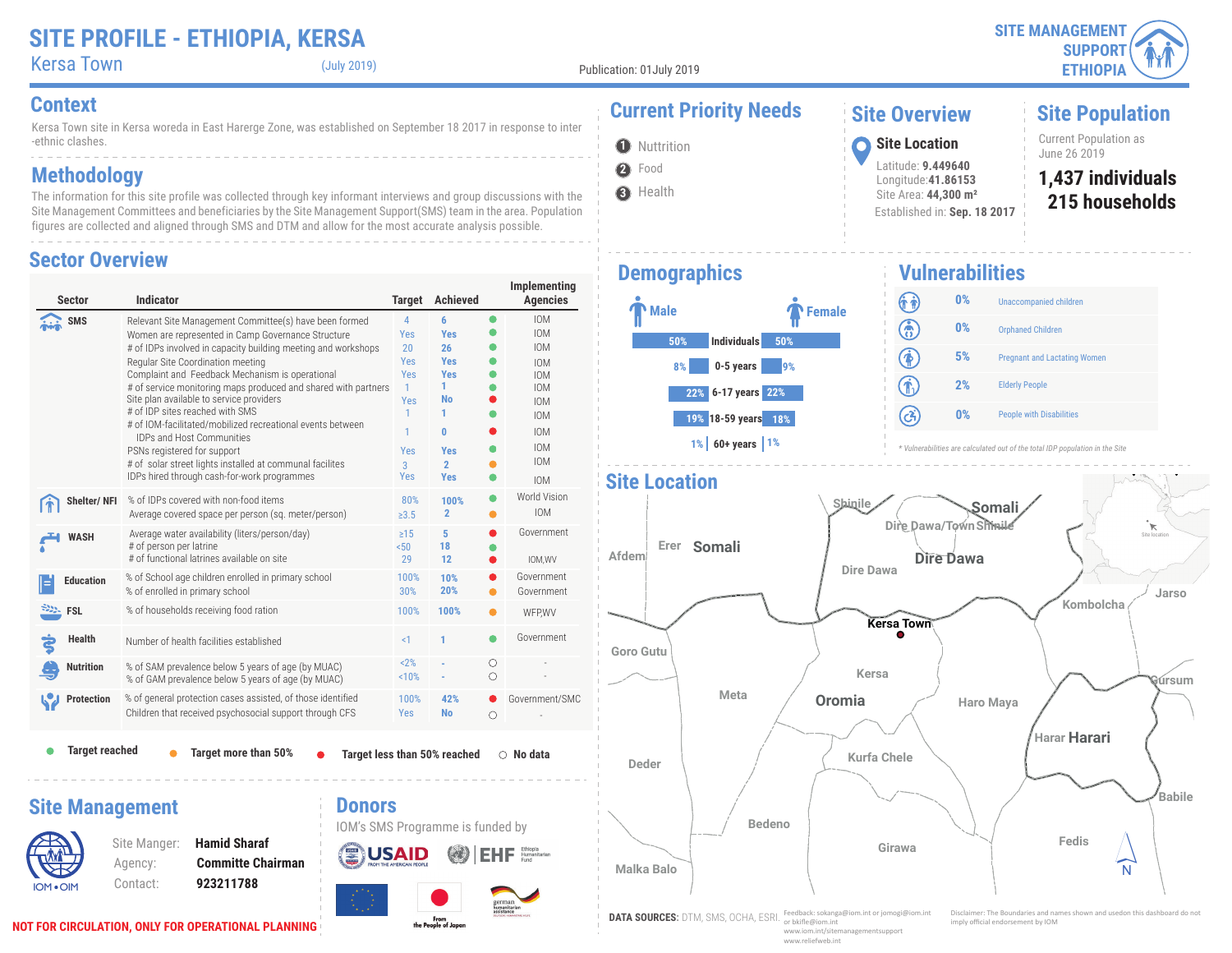**Site Population**

Current Population as<br>June 26 2019

**149 households 731 individuals**

Karamile (July 2019)

Publication: 01 July 2019

**2** NFI **O** Shelter

Karamile site in Goro Gutu woreda in East Harerge Zone, was established on September 18 2017 in response to interethnic clashes. **Context Current Priority Needs**

### **Methodology**

The information for this site profile was collected through key informant interviews and group discussions with the Site Management Committees and beneficiaries by the Site Management Support(SMS) team in the area. Population figures are collected and aligned through SMS and DTM and allow for the most accurate analysis possible.

#### **Sector Overview**

| <b>Sector</b>          | <b>Indicator</b>                                                                                                                                                                                                                                                                                                                                                                                                                                                                                                                                                                                                                                                   | <b>Target</b>                                                                                               | <b>Achieved</b>                                                                                                                        |                 | Implementing<br><b>Agencies</b>                                                                                                                                      |
|------------------------|--------------------------------------------------------------------------------------------------------------------------------------------------------------------------------------------------------------------------------------------------------------------------------------------------------------------------------------------------------------------------------------------------------------------------------------------------------------------------------------------------------------------------------------------------------------------------------------------------------------------------------------------------------------------|-------------------------------------------------------------------------------------------------------------|----------------------------------------------------------------------------------------------------------------------------------------|-----------------|----------------------------------------------------------------------------------------------------------------------------------------------------------------------|
| <b>SMS</b>             | Relevant Site Management Committee(s) have been formed<br>Women are represented in Camp Governance Structure<br># of IDPs involved in capacity building meeting and workshops<br>Regular Site Coordination meeting<br>Complaint and Feedback Mechanism is operational<br># of service monitoring maps produced and shared with partners<br>Site plan available to service providers<br># of IDP sites reached with SMS<br># of IOM-facilitated/mobilized recreational events between<br><b>IDPs and Host Communities</b><br>PSNs registered for support<br># of solar street lights installed at communal facilites<br>IDPs hired through cash-for-work programmes | 4<br>Yes<br>20<br>Yes<br><b>Yes</b><br>$\mathbf{1}$<br>Yes<br>1<br>1<br>Yes<br>$\overline{3}$<br><b>Yes</b> | 5<br><b>Yes</b><br>12<br><b>Yes</b><br><b>Yes</b><br>1<br><b>No</b><br>1<br>$\mathbf{0}$<br><b>Yes</b><br>$\overline{2}$<br><b>Yes</b> | $\bullet$       | <b>IOM</b><br><b>IOM</b><br><b>IOM</b><br><b>IOM</b><br><b>IOM</b><br><b>IOM</b><br><b>IOM</b><br><b>IOM</b><br><b>IOM</b><br><b>IOM</b><br><b>IOM</b><br><b>IOM</b> |
| Shelter/NFI            | % of IDPs covered with non-food items<br>Average covered space per person (sq. meter/person)                                                                                                                                                                                                                                                                                                                                                                                                                                                                                                                                                                       | 80%<br>$\geq 3.5$                                                                                           | 0%<br>2.1                                                                                                                              | O<br>$\bullet$  | Government, IOM                                                                                                                                                      |
| <b>WASH</b>            | Average water availability (liters/person/day)<br># of person per latrine<br># of functional latrines available on site                                                                                                                                                                                                                                                                                                                                                                                                                                                                                                                                            | $\geq$ 15<br>50 <sub>0</sub><br>15                                                                          | 5<br>54<br>4                                                                                                                           | $\bullet$       | Natural Spring<br>Government<br>Government                                                                                                                           |
| <b>Education</b>       | % of School age children enrolled in primary school<br>% of enrolled in primary school                                                                                                                                                                                                                                                                                                                                                                                                                                                                                                                                                                             | 100%<br>30%                                                                                                 | 88.3%<br>87%                                                                                                                           |                 | Government<br>Government                                                                                                                                             |
| <b>EXALL</b> FSL       | % of households receiving food ration                                                                                                                                                                                                                                                                                                                                                                                                                                                                                                                                                                                                                              | 100%                                                                                                        | 100%                                                                                                                                   |                 | WFP                                                                                                                                                                  |
| <b>Health</b>          | Number of health facilities established                                                                                                                                                                                                                                                                                                                                                                                                                                                                                                                                                                                                                            | <1                                                                                                          | 0%                                                                                                                                     |                 | Government                                                                                                                                                           |
| <b>Nutrition</b>       | % of SAM prevalence below 5 years of age (by MUAC)<br>% of GAM prevalence below 5 years of age (by MUAC)                                                                                                                                                                                                                                                                                                                                                                                                                                                                                                                                                           | 2%<br>10%                                                                                                   |                                                                                                                                        | О<br>$\bigcirc$ |                                                                                                                                                                      |
| <b>Protection</b>      | % of general protection cases assisted, of those identified<br>Children that received psychosocial support through CFS                                                                                                                                                                                                                                                                                                                                                                                                                                                                                                                                             | 100%<br>Yes                                                                                                 | 100%<br><b>No</b>                                                                                                                      | O               | Government/SMC                                                                                                                                                       |
| <b>Target reached</b>  | Target more than 50%                                                                                                                                                                                                                                                                                                                                                                                                                                                                                                                                                                                                                                               |                                                                                                             | Target less than 50% reached                                                                                                           |                 | $\bigcirc$ No data                                                                                                                                                   |
| <b>Site Management</b> | <b>Donors</b>                                                                                                                                                                                                                                                                                                                                                                                                                                                                                                                                                                                                                                                      |                                                                                                             | IOM's SMS Programme is funded by                                                                                                       |                 |                                                                                                                                                                      |
|                        | <b>Adem Sadike</b><br>Site Manger:<br><b>Committe Chairman</b><br>Agency:                                                                                                                                                                                                                                                                                                                                                                                                                                                                                                                                                                                          |                                                                                                             |                                                                                                                                        |                 | Humanitarian                                                                                                                                                         |

From<br>the People of Japan

# **3** Health

## **Demographics**



**Vulnerabilities**

**1** Shelter **1999** Site Location **1999** Site Location **1999** June 26 2019

**Site Overview**

Latitude: **41.362280** Longitude:**41.285710** Site Area: **1,600 m²**

Established in: **Sep. 18 2017**



*\* Vulnerabilities are calculated out of the total IDP population in the Site*



www.iom.int/sitemanagementsupport www.reliefweb.int

IOM OIM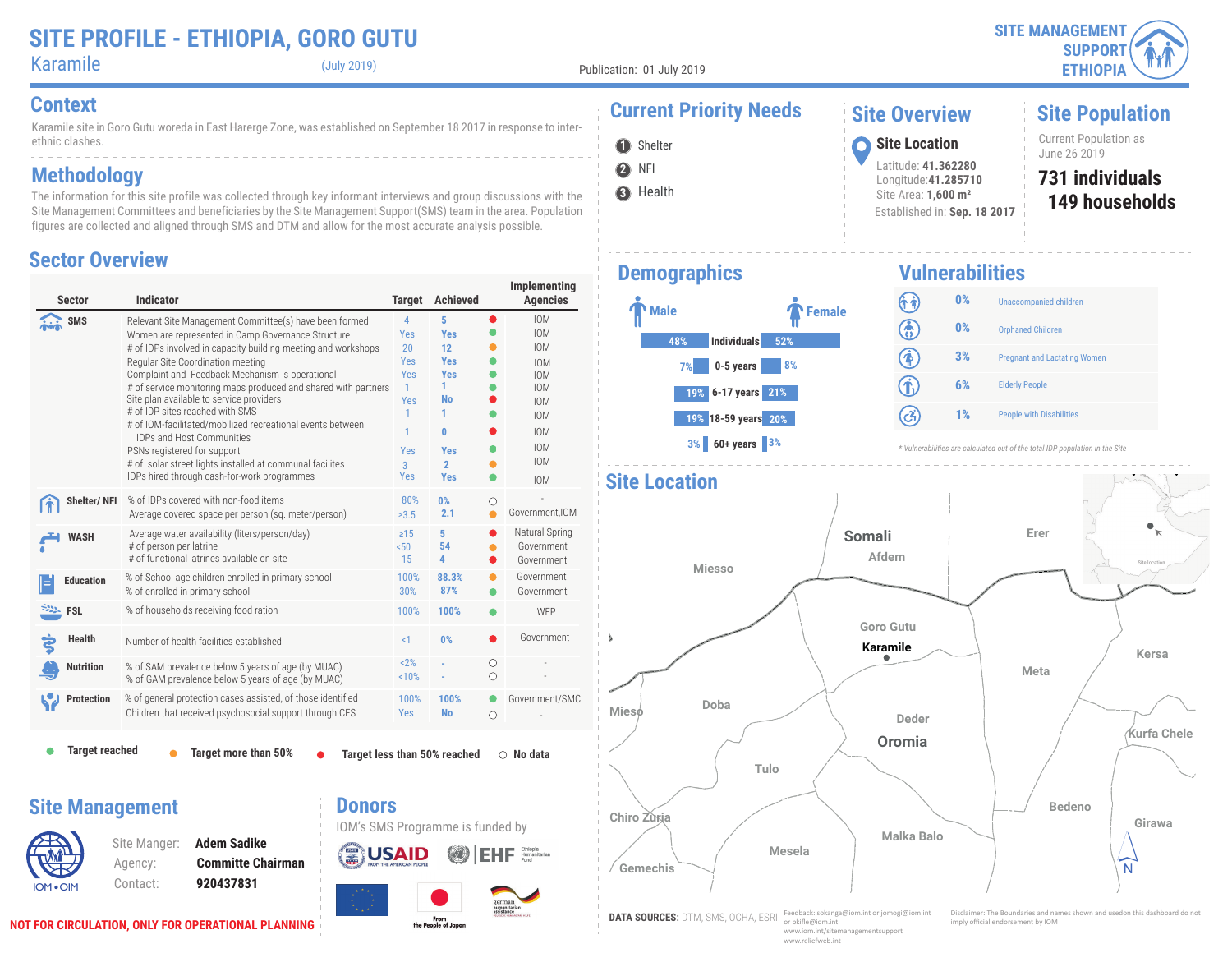Woreda Water Office (July 2019)

Publication: 01 July 2019

**O** NFI

**3** Wash

**2** Protection

Woreda Water Office site in Deder woreda in East Harerge Zone, was established on September 18 2017 in response to inter-ethnic clashes.

### **Methodology**

The information for this site profile was collected through key informant interviews and group discussions with the Site Management Committees and beneficiaries by the Site Management Support(SMS) team in the area. Population figures are collected and aligned through SMS and DTM and allow for the most accurate analysis possible.

#### **Sector Overview**

| <b>Sector</b>          | <b>Indicator</b>                                                                                                                                                                                                                                                                                                                                                                                                                                                                                                                                                                                                                                                   | <b>Target</b>                                                                                                   | <b>Achieved</b>                                                                                                 |           | Implementing<br><b>Agencies</b>                                                                                                                                      |
|------------------------|--------------------------------------------------------------------------------------------------------------------------------------------------------------------------------------------------------------------------------------------------------------------------------------------------------------------------------------------------------------------------------------------------------------------------------------------------------------------------------------------------------------------------------------------------------------------------------------------------------------------------------------------------------------------|-----------------------------------------------------------------------------------------------------------------|-----------------------------------------------------------------------------------------------------------------|-----------|----------------------------------------------------------------------------------------------------------------------------------------------------------------------|
| SMS                    | Relevant Site Management Committee(s) have been formed<br>Women are represented in Camp Governance Structure<br># of IDPs involved in capacity building meeting and workshops<br>Regular Site Coordination meeting<br>Complaint and Feedback Mechanism is operational<br># of service monitoring maps produced and shared with partners<br>Site plan available to service providers<br># of IDP sites reached with SMS<br># of IOM-facilitated/mobilized recreational events between<br><b>IDPs and Host Communities</b><br>PSNs registered for support<br># of solar street lights installed at communal facilites<br>IDPs hired through cash-for-work programmes | $\overline{4}$<br>Yes<br>20<br>Yes<br>Yes<br>$\mathbf{1}$<br>Yes<br>$\mathbf{1}$<br>1<br>Yes<br>3<br><b>Yes</b> | 5<br><b>Yes</b><br>12<br><b>Yes</b><br><b>Yes</b><br>1.<br><b>No</b><br>1<br>0<br><b>Yes</b><br>3<br><b>Yes</b> | $\bullet$ | <b>IOM</b><br><b>IOM</b><br><b>IOM</b><br><b>IOM</b><br><b>IOM</b><br><b>IOM</b><br><b>IOM</b><br><b>IOM</b><br><b>IOM</b><br><b>IOM</b><br><b>IOM</b><br><b>IOM</b> |
| Shelter/NFI            | % of IDPs covered with non-food items<br>Average covered space per person (sq. meter/person)                                                                                                                                                                                                                                                                                                                                                                                                                                                                                                                                                                       | 80%<br>$\ge 3.5$                                                                                                | 100%<br>1.15                                                                                                    |           | <b>IOM</b><br>Government.IOM                                                                                                                                         |
| <b>WASH</b>            | Average water availability (liters/person/day)<br># of person per latrine<br># of functional latrines available on site                                                                                                                                                                                                                                                                                                                                                                                                                                                                                                                                            | $\geq 15$<br>50 <sub>0</sub><br>19                                                                              | $\overline{7}$<br>75<br>8                                                                                       |           | Government<br><b>IOM</b><br><b>IOM</b>                                                                                                                               |
| <b>Education</b>       | % of School age children enrolled in primary school<br>% of enrolled in primary school                                                                                                                                                                                                                                                                                                                                                                                                                                                                                                                                                                             | 100%<br>30%                                                                                                     | 79.2%<br>50%                                                                                                    |           | Government<br>Government                                                                                                                                             |
| <b>FSL</b>             | % of households receiving food ration                                                                                                                                                                                                                                                                                                                                                                                                                                                                                                                                                                                                                              | 100%                                                                                                            | 100%                                                                                                            |           | WFP                                                                                                                                                                  |
| <b>Health</b>          | Number of health facilities established                                                                                                                                                                                                                                                                                                                                                                                                                                                                                                                                                                                                                            | <1                                                                                                              | $\bf{0}$                                                                                                        |           | Government                                                                                                                                                           |
| Nutrition              | % of SAM prevalence below 5 years of age (by MUAC)<br>% of GAM prevalence below 5 years of age (by MUAC)                                                                                                                                                                                                                                                                                                                                                                                                                                                                                                                                                           | 2%<br>10%                                                                                                       |                                                                                                                 | О<br>∩    |                                                                                                                                                                      |
| <b>Protection</b>      | % of general protection cases assisted, of those identified<br>Cchildren that received psychosocial support through CFS                                                                                                                                                                                                                                                                                                                                                                                                                                                                                                                                            | 100%<br>Yes                                                                                                     | 100%<br><b>No</b>                                                                                               | О         | Government/SMC                                                                                                                                                       |
| <b>Target reached</b>  | Target more than 50%                                                                                                                                                                                                                                                                                                                                                                                                                                                                                                                                                                                                                                               |                                                                                                                 | Target less than 50% reached                                                                                    |           | $\circ$ No data                                                                                                                                                      |
| <b>Site Management</b> | <b>Donors</b><br><b>Sadike Abibeker</b><br>Site Manger:<br><b>Committe Chairman</b><br>Agency:                                                                                                                                                                                                                                                                                                                                                                                                                                                                                                                                                                     |                                                                                                                 | IOM's SMS Programme is funded by                                                                                |           |                                                                                                                                                                      |

# **Context Current Priority Needs**

#### **Site Overview**

Latitude: **9.319550** Longitude:**41.443960** Site Area: **5,200 m²**

Established in: **Sep. 18 2017**

**Site Population**

Current Population a<br>June 26 2019 June 26 2019 **<sup>1</sup> Site Location**

#### **116 households 663 individuals**

### **Demographics**



**Vulnerabilities** (î î) **0%** Unaccompanied children ඹ **0%** Orphaned Children  $\circledast$ **10%** Pregnant and Lactating Women  $\textcircled{\textbf{f}}$ **0%** Elderly People  $\left( c\right)$ **1%** People with Disabilities





**NOT FOR CIRCULATION, ONLY FOR OPERATIONAL PLANNING**

IOM OIM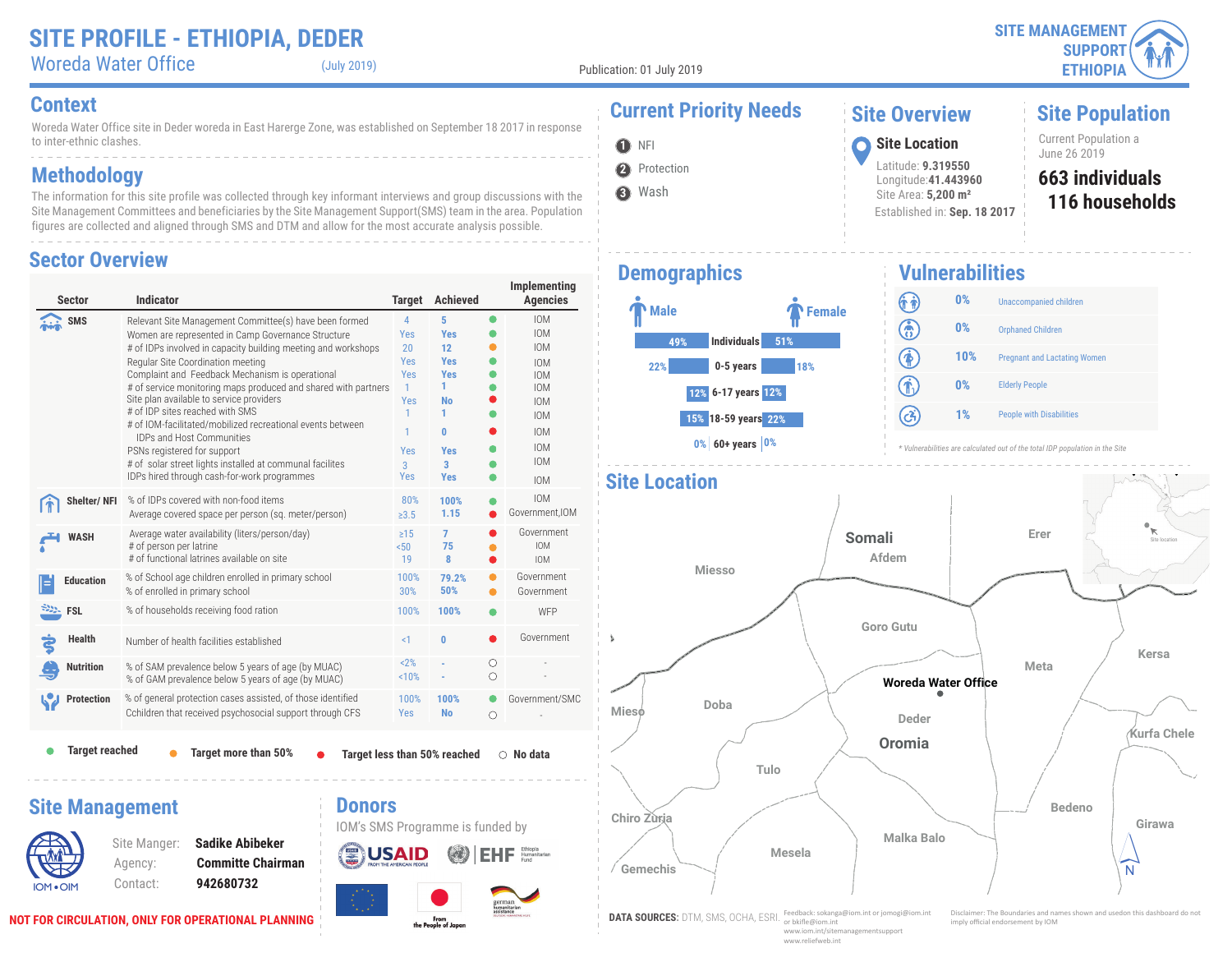Woreda Youth Association Hall (July 2019)

Publication: 01 July 2019

**Site Population**

Current Population as<br>May 31 2019

**83 households 336 individuals**

#### **Context Current Priority Needs**

Woreda Youth Association Hall site in Deder woreda in East Harerge Zone, was established on September 18 2017 in response to inter-ethnic clashes.

### **Methodology**

The information for this site profile was collected through key informant interviews and group discussions with the Site Management Committees and beneficiaries by the Site Management Support(SMS) team in the area. Population figures are collected and aligned through SMS and DTM and allow for the most accurate analysis possible.

#### **Sector Overview**

| <b>Sector</b>                                   | <b>Indicator</b>                                                                                                                                                                                                                                                                                                                                                                                                                                                                                                                                                                                                                                                   | <b>Target</b>                                                                                 | <b>Achieved</b>                                                                                                          |                 | Implementing<br><b>Agencies</b>                                                                                                                                      |
|-------------------------------------------------|--------------------------------------------------------------------------------------------------------------------------------------------------------------------------------------------------------------------------------------------------------------------------------------------------------------------------------------------------------------------------------------------------------------------------------------------------------------------------------------------------------------------------------------------------------------------------------------------------------------------------------------------------------------------|-----------------------------------------------------------------------------------------------|--------------------------------------------------------------------------------------------------------------------------|-----------------|----------------------------------------------------------------------------------------------------------------------------------------------------------------------|
| <b>SMS</b>                                      | Relevant Site Management Committee(s) have been formed<br>Women are represented in Camp Governance Structure<br># of IDPs involved in capacity building meeting and workshops<br>Regular Site Coordination meeting<br>Feedback and Complaint mechanism is operational<br># of service monitoring maps produced and shared with partners<br>Site plan available to service providers<br># of IDP sites reached with SMS<br># of IOM-facilitated/mobilized recreational events between<br><b>IDPs and Host Communities</b><br>PSNs registered for support<br># of solar street lights installed at communal facilites<br>IDPs hired through cash-for-work programmes | 4<br>Yes<br>20<br>Yes<br>Yes<br>$\mathbf{1}$<br>Yes<br>1<br>1<br>Yes<br>$\overline{3}$<br>Yes | 5<br><b>Yes</b><br>17<br><b>Yes</b><br><b>Yes</b><br>1<br><b>No</b><br>1<br>$\mathbf{0}$<br><b>Yes</b><br>1<br><b>No</b> | $\bullet$       | <b>IOM</b><br><b>IOM</b><br><b>IOM</b><br><b>IOM</b><br><b>IOM</b><br><b>IOM</b><br><b>IOM</b><br><b>IOM</b><br><b>IOM</b><br><b>IOM</b><br><b>IOM</b><br><b>IOM</b> |
| Shelter/NFI                                     | % of IDPs covered with non-food items<br>Average covered space per person (sq. meter/person)                                                                                                                                                                                                                                                                                                                                                                                                                                                                                                                                                                       | 80%<br>$\geq 3.5$                                                                             | 100%<br>3                                                                                                                |                 | <b>IOM</b><br>Government, IOM                                                                                                                                        |
| <b>WASH</b>                                     | Average water availability (liters/person/day)<br># of person per latrine<br># of functional latrines available on site                                                                                                                                                                                                                                                                                                                                                                                                                                                                                                                                            | $\geq$ 15<br>50 <sub>0</sub><br>$\overline{7}$                                                | 5<br>28<br>16                                                                                                            |                 | Government<br><b>IOM</b><br><b>IOM</b>                                                                                                                               |
| <b>Education</b>                                | % of School age children enrolled in primary school<br>% of enrolled in primary school                                                                                                                                                                                                                                                                                                                                                                                                                                                                                                                                                                             | 100%<br>30%                                                                                   | 80%<br>70%                                                                                                               |                 | Government<br>Government                                                                                                                                             |
| <b>EXALL</b> FSL                                | % of households receiving food ration                                                                                                                                                                                                                                                                                                                                                                                                                                                                                                                                                                                                                              | 100%                                                                                          | 100%                                                                                                                     |                 | WFP                                                                                                                                                                  |
| <b>Health</b>                                   | Number of health facilities established                                                                                                                                                                                                                                                                                                                                                                                                                                                                                                                                                                                                                            | <1                                                                                            | $\bf{0}$                                                                                                                 |                 | Government                                                                                                                                                           |
| <b>Nutrition</b>                                | % of SAM prevalence below 5 years of age (by MUAC)<br>% of GAM prevalence below 5 years of age (by MUAC)                                                                                                                                                                                                                                                                                                                                                                                                                                                                                                                                                           | 2%<br>10%                                                                                     |                                                                                                                          | О<br>$\bigcirc$ |                                                                                                                                                                      |
| <b>Protection</b>                               | % of general protection cases assisted, of those identified<br>Children that received psychosocial support through CFS                                                                                                                                                                                                                                                                                                                                                                                                                                                                                                                                             | 100%<br><b>Yes</b>                                                                            | 100%<br><b>No</b>                                                                                                        | O               | Government/SMC                                                                                                                                                       |
| <b>Target reached</b><br><b>Site Management</b> | Target more than 50%<br><b>Donors</b>                                                                                                                                                                                                                                                                                                                                                                                                                                                                                                                                                                                                                              |                                                                                               | Target less than 50% reached                                                                                             |                 | $\bigcirc$ No data                                                                                                                                                   |
|                                                 | <b>Yusuf Mohammed</b><br>Site Manger:<br><b>Committe Chairman</b><br>Agency:                                                                                                                                                                                                                                                                                                                                                                                                                                                                                                                                                                                       |                                                                                               | IOM's SMS Programme is funded by                                                                                         |                 | Humanitarian                                                                                                                                                         |

From<br>the People of Japan

#### **1** Supplementary food **1999 Site Location**<br>May 31 2019 **2** Bedding Materials

**3** Fire wood

### **Demographics**



#### **Vulnerabilities** (î î) **0%** Unaccompanied children ඹ **0%** Orphaned Children  $\circledast$ **11%** Pregnant and Lactating Women 介 **0%** Elderly People  $\left( c\right)$ **1%** People with Disabilities

*\* Vulnerabilities are calculated out of the total IDP population in the Site*



**Site Overview**

**Site Location** Latitude: **9.319830** Longitude:**41.441510** Site Area: **2,400 m²**

Established in: **Sep. 18 2017**

IOM OIM